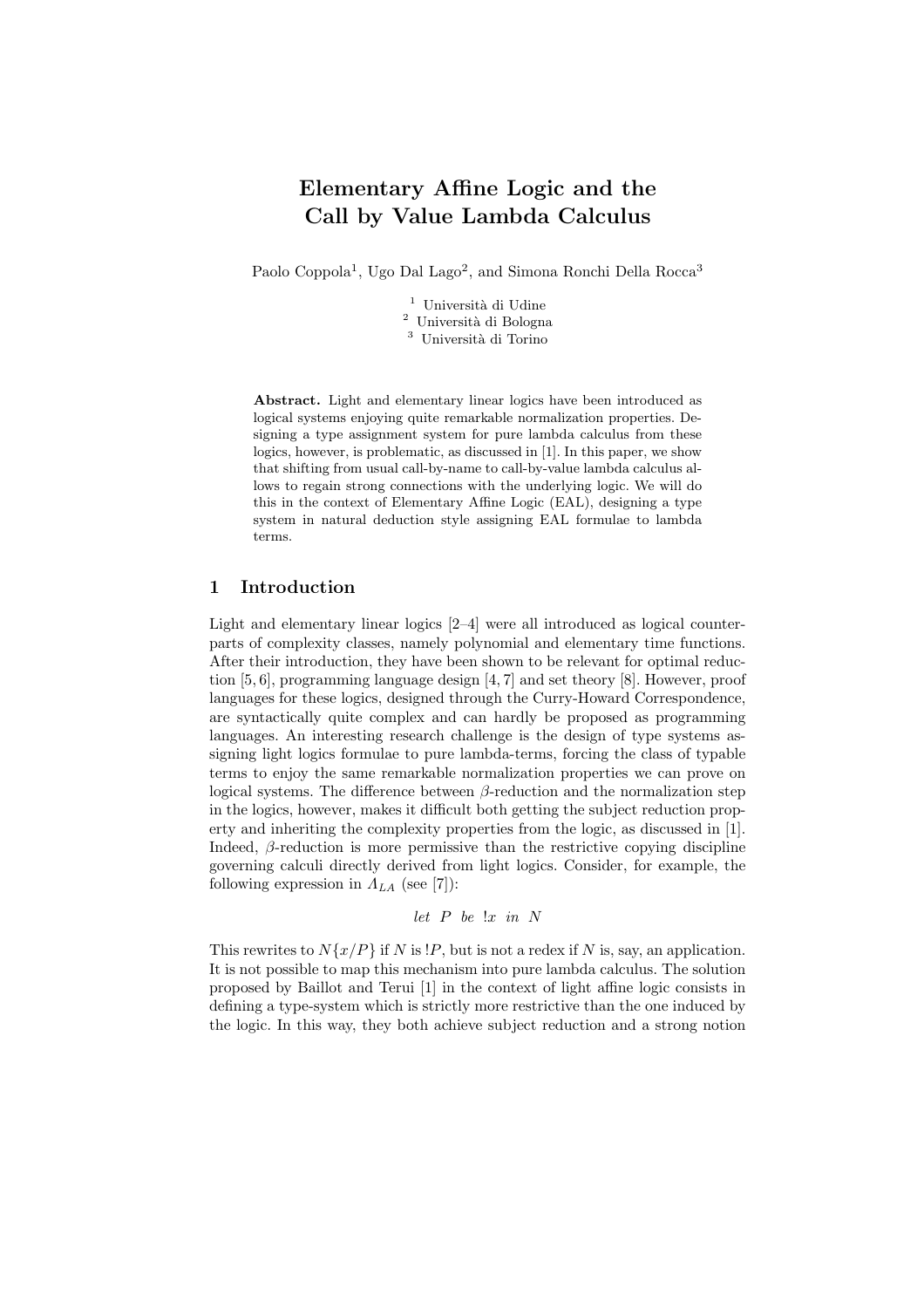of polynomial time soundness. It is not clear, however, whether every light affine logic proof can be mapped to a typable term. Now, notice that mapping the above let expression to the application  $(\lambda x.N)M$  is not meaningless if we shift from the usual call-by-name lambda-calculus to the call-by-value  $\lambda$ -calculus, where  $(\lambda x.N)M$  is not necessarily a redex. In this paper, we make the best of this idea, introducing a type assignment system assigning to  $\lambda$ -calculus formulas of Elementary Affine Logic (EAL), that we call ETAS. ETAS enjoys the following remarkable properties:

- Every proof of EAL can be mapped into a type derivation in ETAS;
- (Call-by-value) subject reduction holds;
- Type-inference is decidable;
- Elementary bounds can be given on the length of any reduction sequence involving a typable term. A similar bound holds on the size of terms involved in the reduction.

The basic idea underlying ETAS consists in partitioning premises into three classes, depending on whether they are used once, or more than once, or they are in an intermediate status. We believe this approach can work for other light logics too, and some hints will be given.

The proposed system is the first one satisfying the given requirements for light logics. A notion of typability for  $\lambda$ -calculus has been defined in [5,6] for EAL, and in [9] for Light Affine Logic. Type inference has been proved to be decidable. In both cases, however, the notion of typability is not preserved by  $\beta$ -reduction. The paper is organized as follows: Section 2 recalls some preliminary notions about EAL and lambda-calculus, Section 3 introduces ETAS system, Section 4 and 5 explain ETAS main properties, namely complexity bounds and a type inference algorithm. Section 6 presents two possible extensions, allowing to reach completeness for elementary functions, and to apply our idea to other light logics. The Appendix contains some technical proofs.

## 2 Preliminaries

In this section we recall the proof calculus for Elementary Affine Logic,  $\Lambda^{EA}$ , and we discuss its relation with the  $\lambda$ -calculus.

- **Definition 1.** *i)* The set  $\Lambda$  of terms of the  $\lambda$ -calculus is defined by the grammar  $M ::= x | MM | \lambda x.M$ , where  $x \in Var$ , a countable set of variables.
- ii) The grammar generating the set  $\Lambda^{EA}$  of terms of the  $\lambda^{EA}$ -calculus  $(\Lambda^{EA})$  is obtained from the previous one by adding rules:  $M ::= !(M) {M/x, ..., M/x}$  $[M]_{M=x,y}$  and by constraining all variables occurrence to occur (free) at most once.
- iii) EA-types are formulas of Elementary Affine Logic (hereby EAL), and are generated by the grammar  $A ::= \alpha \mid A \rightarrow A \mid A$  where  $\alpha$  belongs to a countable set of basic type constants. EA-types will be ranged over by  $A, B, C$ .
- iv) EA-contexts are finite subsets of EA-type assignments to variables. Contexts are ranged over by  $\Phi$ ,  $\Psi$ . If  $\Phi = \{x_1 : A_1, \ldots, x_n : A_n\}$ , then  $dom(\Phi)$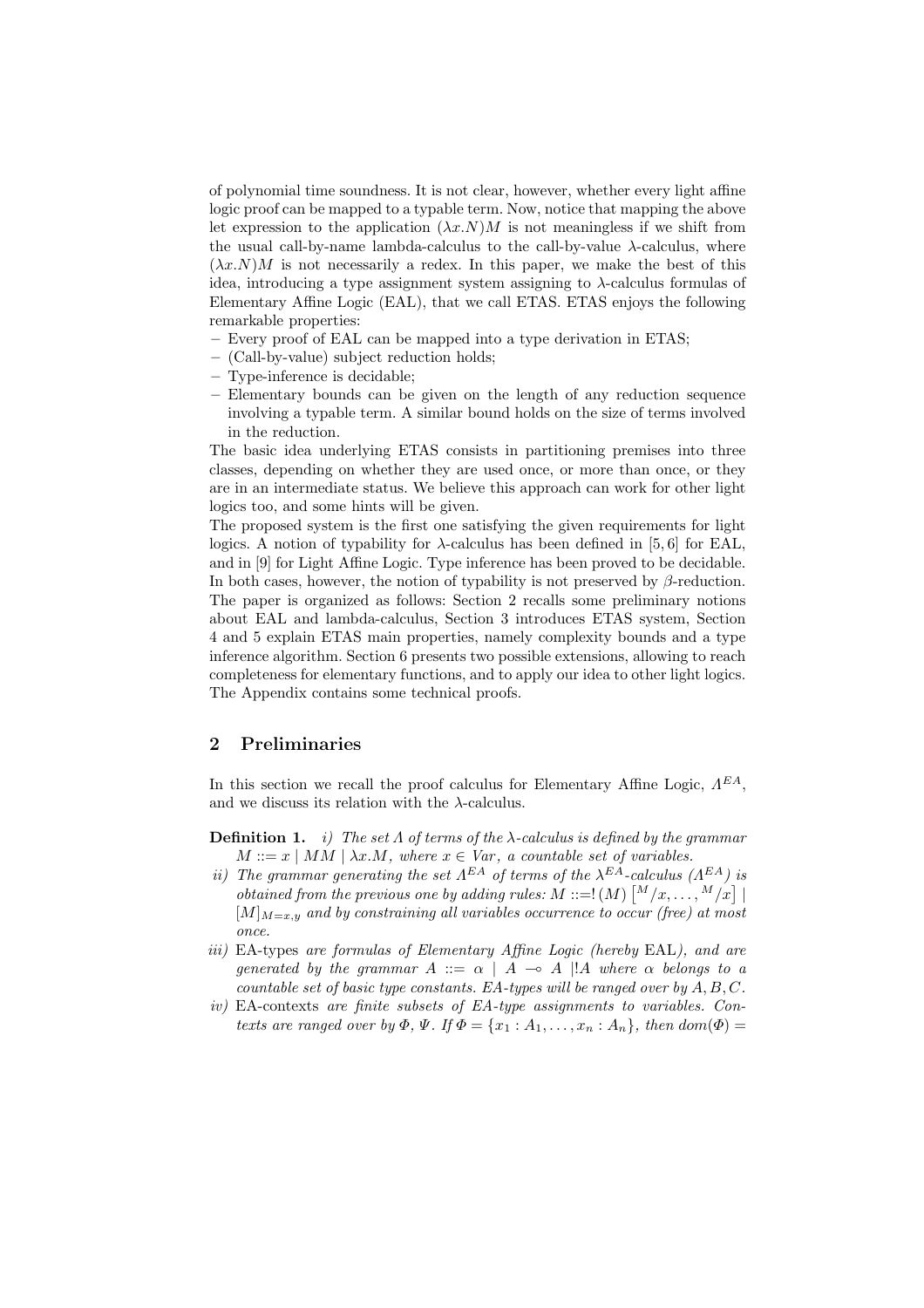${x_1, \ldots, x_n}$ . Two contexts are disjoint if their domains have empty intersection.

iv) The type assignment system  $\vdash_{NFAL}$  assigns EA-types to EA-terms, starting from a context. The system is given in Table 1. With a slight abuse of notation, we will denote by NEAL the set of typable terms in  $\Lambda^{EA}$ .

Both  $A^{EA}$  and A are ranged over by  $M, N, P, Q$ . The context should help avoiding ambiguities. ≡ denotes syntactic identity on terms, modulo names of bound variables and modulo permutation in the list  $^{M}/x, \cdots, {^{M}}/x$  inside !  $(M)$   $\lceil {^{M}}/{x, \ldots, {^{M}}/x} \rceil$ and in contracted variables x, y inside  $[M]_{M=x,y}$ .

$$
\overline{\Phi}, x : A \vdash_{\text{NEAL}} x : A \quad ax \quad \overline{\Phi} \vdash_{\text{NEAL}} M : A \quad \Psi, x : A, y : A \vdash_{\text{NEAL}} N : B \quad contr
$$
\n
$$
\overline{\Phi}, x : A \vdash_{\text{NEAL}} M : B \quad \overline{\Phi} \vdash_{\text{NEAL}} M : A \multimap B \quad \Psi \vdash_{\text{NEAL}} N : A \quad \overline{\Phi} \vdash_{\text{NEAL}} N : A \quad \overline{\Phi} \vdash_{\text{NEAL}} M : A \multimap B \quad \Psi \vdash_{\text{NEAL}} N : A \quad \overline{\Phi} \vdash_{\text{NEAL}} M : A \multimap B \quad \Psi \vdash_{\text{NEAL}} (M \quad N) : B \quad \Psi_1 \vdash_{\text{NEAL}} M_1 : A_1 \quad \cdots \quad \Psi_n \vdash_{\text{NEAL}} M_n : A_n \quad x_1 : A_1, \ldots, x_n : A_n \vdash_{\text{NEAL}} N : B \quad \Phi, \Psi_1, \ldots, \Psi_n \vdash_{\text{NEAL}} ! (N) \left[ \begin{matrix} M_1 / x_1, \ldots, M_n / x_n \end{matrix} \right] : B \quad \overline{\Phi} \vdash_{\text{NEAL}} N : B \quad \overline{\Phi} \vdash_{\text{NEAL}} N : B \quad \overline{\Phi} \vdash_{\text{NEAL}} \end{matrix}
$$

Table 1. Type assignment system for EA-terms. Contexts with different names are intended to be disjoint.

On  $\Lambda$ , both the call-by-name and the call-by-value  $\beta$ -reduction will be used, according to the following definition.

- **Definition 2.** i) The call-by-name  $\beta$ -reduction is the contextual closure of the following rule:  $(\lambda x.M)N \rightarrow_n M\{N/x\}$ , where  $M\{N/x\}$  denotes the capture free substitution of N to the free occurrences of x in M;
- ii) Values V are generated by the grammar  $V ::= x \mid \lambda x.M$  where x ranges over Var and M ranges over  $\Lambda$ . Values are denoted by  $V, U, W$ . The call-by-value β-reduction is the contextual closure of the following rule:  $(\lambda x.M)V \rightarrow_{v}$  $M{V/x}$  where V ranges over values.
- iii) Let  $t \in \{n, v\}$ :  $\rightarrow_t^+$  and  $\rightarrow_t^*$  denote the transitive closure and the symmetric and transitive closure of  $\rightarrow_t$ , respectively.

A term in  $\Lambda^{EA}$  can be tranformed naturally in a term in  $\Lambda$  by performing the substitutions which are explicit in it, and forgetting the modality !. Formally, the translation function  $(\cdot)^* : A^{EA} \to A$  is defined by induction on the structure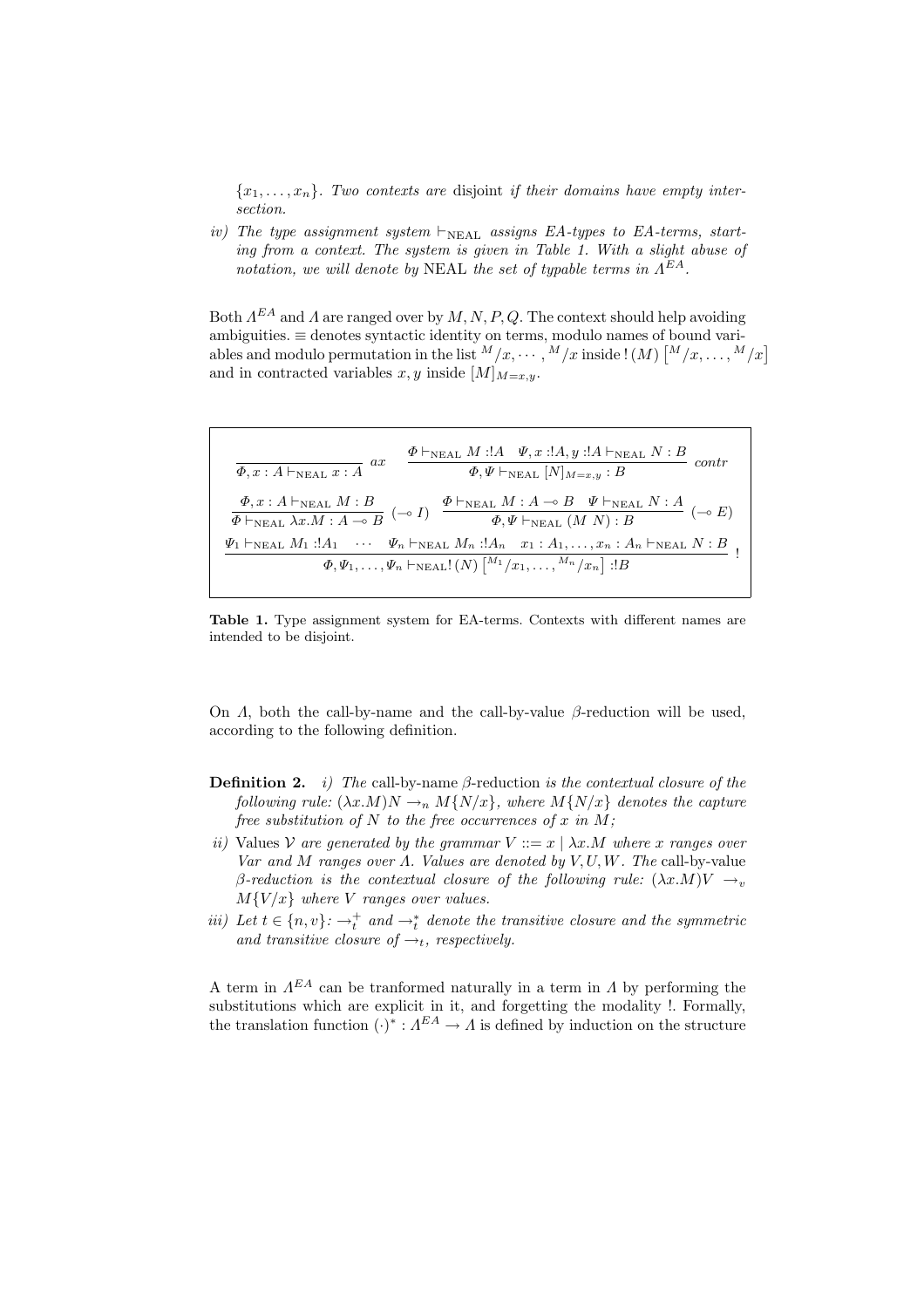of EA-terms as follows:

$$
(x)^{*} = x
$$
  
\n
$$
(\lambda x.M)^{*} = \lambda x.(M)^{*}
$$
  
\n
$$
(MN)^{*} = (M)^{*}(N)^{*}
$$
  
\n
$$
([M]_{N=x_{1},x_{2}})^{*} = (M)^{*}\{(N)^{*}/x_{1}, (N)^{*}/x_{2}\}
$$
  
\n
$$
(!N) [^{M_{1}}/x_{1},...,^{M_{n}}/x_{n}]^{*} = (N)^{*}\{(M_{1})^{*}/x_{1},..., (M_{n})^{*}/x_{n}\}
$$

where  $M\{M_1/x_1, \cdots, M_n/x_n\}$  denotes the simultaneous substitution of all free occurrences of  $x_i$  by  $M_i$   $(1 \leq i \leq n)$ .

The map  $(\cdot)$ <sup>\*</sup> easily induces a type-assignment system for pure lambda-calculus: take NEAL and replace every occurrence of a term  $M$  by  $M^*$  in every rule. Normalization in EAL, however, is different from normalization in lambdacalculus — the obtained system does not even satisfy subject-reduction. Moreover, lambda calculus does not provide any mechanism for sharing: the argument is duplicated as soon as  $\beta$ -reduction fires. This, in turn, prevent from analyzing normalization in the lambda-calculus using the same techniques used in logical systems. This phenomenon has catastrophic consequences in the context of light affine logic, where polynomial time bounds cannot be transferred from the logic to pure lambda-calculus [1].

Consider now a different translation  $(\cdot)^\# : \Lambda^{EA} \to \Lambda$ :

$$
(x)^{\#} = x
$$
  
\n
$$
(\lambda x.M)^{\#} = \lambda x.(M)^{\#}
$$
  
\n
$$
(MN)^{\#} = M^{\#}(N)^{\#}
$$
  
\n
$$
([N]_{M=x,y})^{\#} = \begin{cases} (N)^{\#}\{M/x, M/y\} & \text{if } M \text{ is a variable} \\ (\lambda z.(N)^{\#}\{z/x, z/y\})(M)^{\#} \text{ otherwise} \end{cases}
$$
  
\n
$$
((N) [M_1/x_1, \ldots, M_n/x_n])^{\#} = \begin{cases} (N)^{\#} & \text{if } n = 0 \\ (!(N) [M_2/x_2, \ldots, M_n/x_n])^{\#}\{M_1/x_1\} \\ (j \in N_1, (!(N) [M_2/x_2, \ldots, M_n/x_n])^{\#})(M_1)^{\#} \\ (j \in N_1 \ge 1 \text{ and } M_1 \text{ is not a variable}) \end{cases}
$$

If lambda-calculus is endowed by ordinary  $\beta$ -reduction, then the two translation are almost equivalent. Indeed:

**Lemma 1.** For every EA-term M,  $(M)^{\#} \rightarrow_n^* (M)^*$ .

Proof. By induction on M.

However, it is not certainly true that  $(M)^\# \to_v^* (M)^*$ . The map  $(\cdot)^\#$ , differently from  $(\cdot)^\ast$  does not cause an exponential blowup on the lenght of terms. The *length*  $L(M)$  of an  $\lambda$ -term M is defined inductively as follows:

$$
L(x) = 1
$$
  
\n
$$
L(\lambda x.M) = 1 + L(M)
$$
  
\n
$$
L(M\ N) = 1 + L(M) + L(N)
$$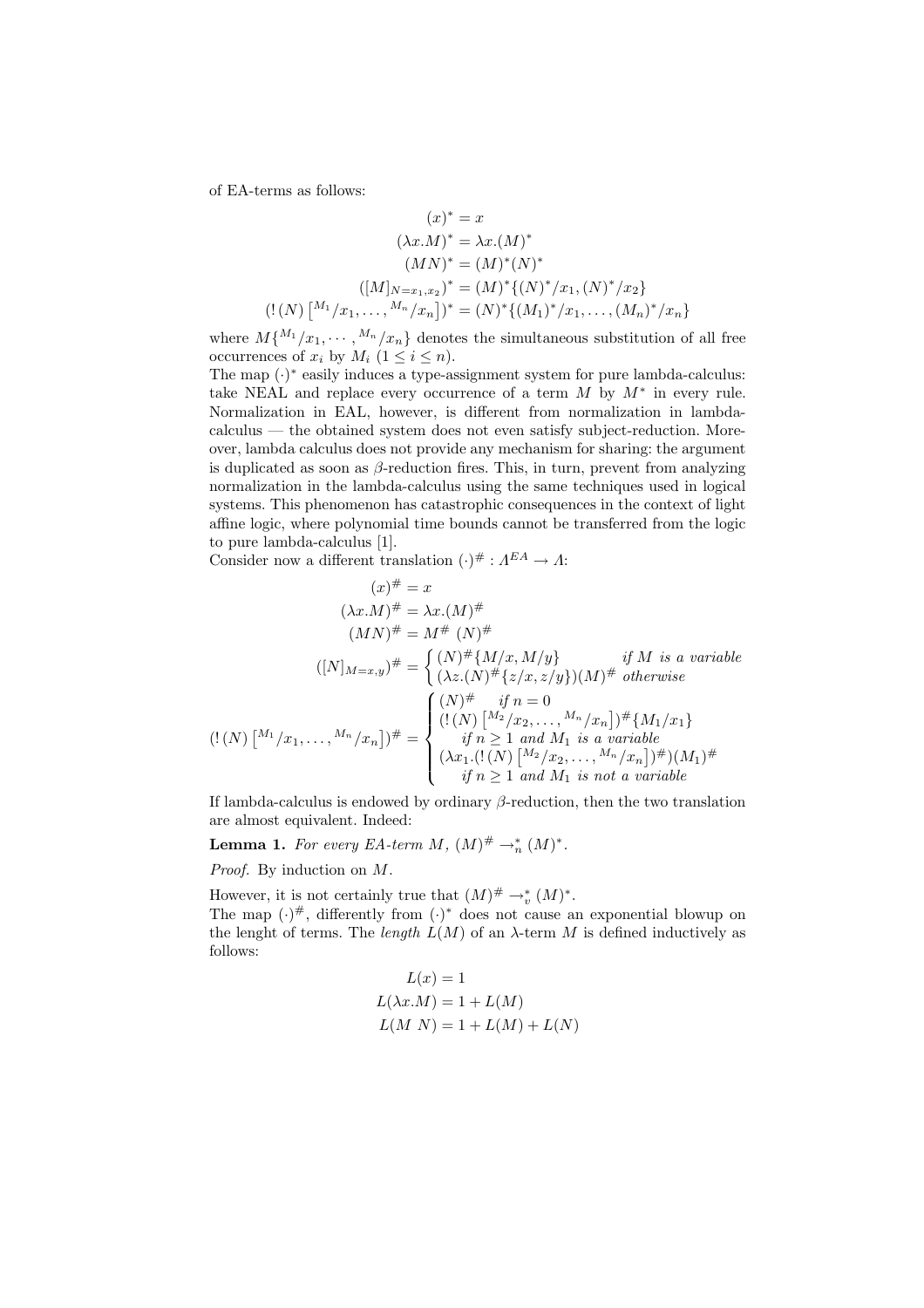The same definition can be extended to EA-terms by way of the following equations:

$$
L(!(M)) = L(M) + 1
$$
  
\n
$$
L(!(M) \left[ \begin{matrix} M_1/x_1, \dots, M_n/x_n \end{matrix} \right] = L(!(M) \left[ \begin{matrix} M_1/x_1, \dots, M_{n-1}/x_{n-1} \end{matrix} \right] ) + L(M_n) + 1
$$
  
\n
$$
L([M]_{N=x,y}) = L(M) + L(N) + 1
$$

**Proposition 1.** For every  $N \in \Lambda^{EA}$ ,  $L(N^{\#}) \leq 2L(N)$ .

In the following section, we describe a type-system which types all the terms in (NEAL) #, satysfing call-by-value subject-reduction and enjoying many remarkable normalization properties.

## 3 The Elementary Type Assignment System

In this section we will define a type assignment system typing lambda-terms with EAL formulae. We want the system to be *almost* syntax directed, the difficulty being the handling of contraction and ! rules. This is solved by splitting the context into three parts, the linear context, the intuitionistic context, and the parking context. In particular the parking context is used to keep track of premises which must become modal in the future.

**Definition 3.** i) An EAL formula A is modal if it is  $B$  for some B, it is linear otherwise.

- ii) A context is linear if it assigns linear  $EA$ -types to variables, while it is intuitionistic if it assigns modal EA-types to variables. If  $\Phi$  is a context,  $\Phi^L$  and  $\Phi^I$  denote the linear and modal sub-contexts of  $\Phi$ , respectively.
- iii) The Elementary Type Assignment System (ETAS) proves statements like  $\Gamma$  $\Delta | \Theta \vdash M : A$  where  $\Gamma$  and  $\Theta$  are linear contexts and  $\Delta$  is an intuitionistic context. The rules of the system are showed in Table 2. In what follows,  $\Gamma$ ,  $\Delta$ and  $\Theta$  will range over linear, intuitionistic and parking contexts respectively.
- iv) A term  $M \in \Lambda$  is EA-typable if there are  $\Gamma, \Delta, A$  such that  $\Gamma \mid \Delta \mid \emptyset \vdash M$ : A.

Rules  $A<sup>L</sup>$  and  $A<sup>P</sup>$  are two variations on the classical axiom rule. Notice that a third axiom rule

$$
\overline{\Gamma \mid x : !A, \Delta \mid \Theta \vdash x : !A} \, A^I
$$

is derivable. Abstractions cannot be performed on variables in the parking context. The rule  $E_{-\infty}$  is the standard rule for application. Rule ! is derived from the one traditionally found in sequent calculi and is weaker than the rule induced by NEAL via (.)<sup>\*</sup>. Nevertheless, it is sufficient for our purposes and (almost) syntax-directed. The definition of an  $EA$ -typable term takes into account the auxiliary role of the parking context.

This system does not satisfy call-by-name subject-reduction. Consider, for example, the lambda term  $M \equiv (\lambda x.yxx)(wz)$ . A typing for it is the following:

$$
y: A \rightarrow A \rightarrow A, w: A \rightarrow A, z: A \mid \emptyset \mid \emptyset \vdash M: A
$$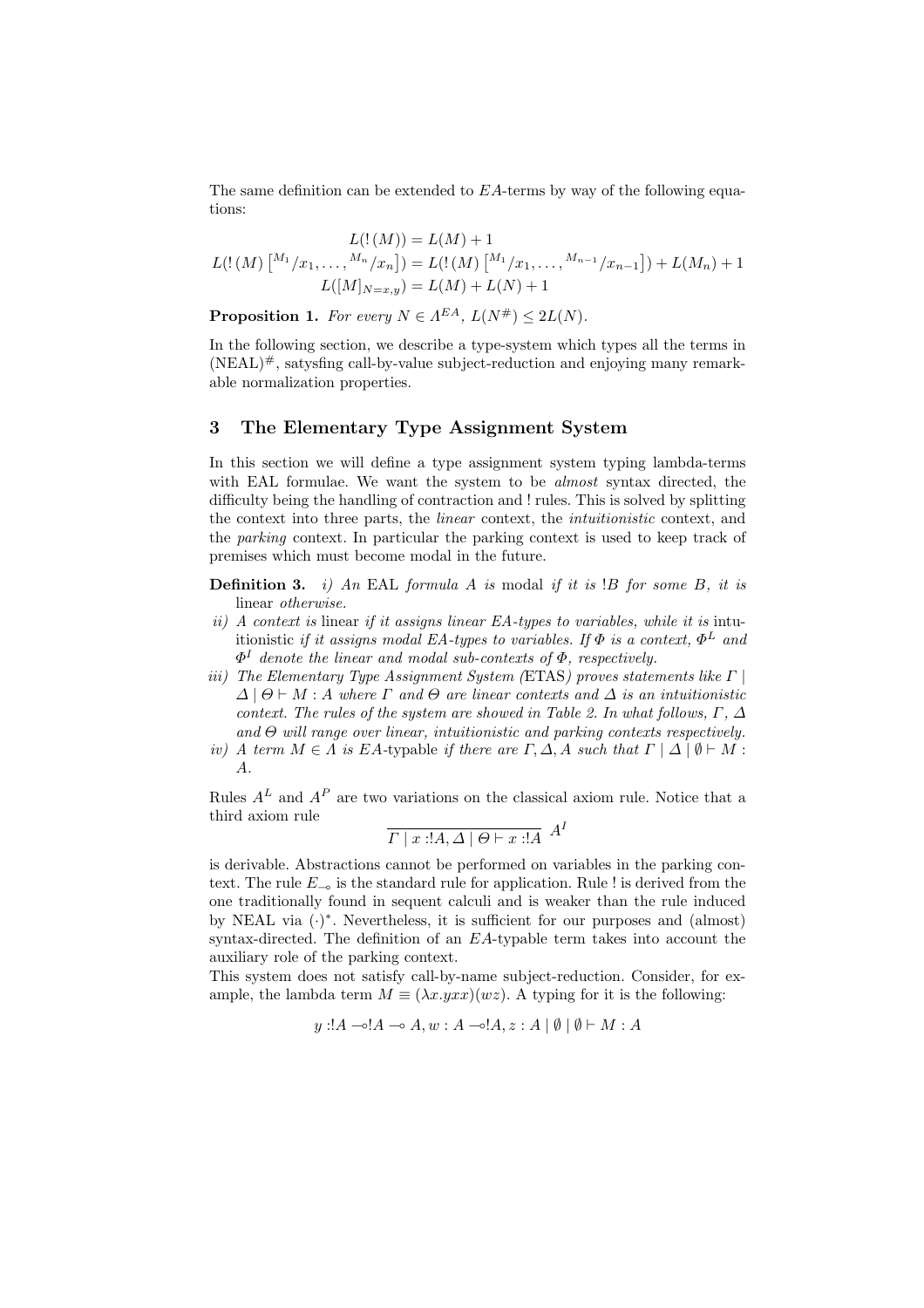$$
\frac{\Gamma, x:A \mid \Delta \mid \Theta \vdash x:A \quad A^{L}}{\Gamma \mid \Delta \mid x:A, \Theta \vdash x:A \quad A^{P}}
$$
\n
$$
\frac{\Gamma, x:A \mid \Delta \mid \Theta \vdash M:B}{\Gamma \mid \Delta \mid \Theta \vdash \lambda x.M:A \multimap B} \quad \frac{\Gamma \mid \Delta, x:A \mid \Theta \vdash M:B}{\Gamma \mid \Delta \mid \Theta \vdash \lambda x.M:A \multimap B} \quad I^{L}_{\multimap}
$$
\n
$$
\frac{\Gamma_{1} \mid \Delta \mid \Theta \vdash M:A \multimap B \quad \Gamma_{2} \mid \Delta \mid \Theta \vdash N:A}{\Gamma_{1}, \Gamma_{2} \mid \Delta \mid \Theta \vdash M N:B} \quad E_{\multimap}
$$
\n
$$
\frac{\Gamma_{1} \mid \Delta_{1} \mid \Theta_{1} \vdash M:A}{\Gamma_{2} \mid !\Gamma_{1}, !\Delta_{1}, !\Theta_{1}, \Delta_{2} \mid \Theta_{2} \vdash M : !A} \quad !
$$

Table 2. The Elementary Type Assignment System (ETAS). Contexts with different names are intended to be disjoint.

 $M \rightarrow_n N$ , where  $N \equiv y(wz)(wz)$  and  $y : A \rightarrow A$ ,  $w : A \rightarrow A$ ,  $z : A \mid \emptyset \mid \emptyset \not\vdash$  $M : A$ , because rule  $E_{-\infty}$  requires the two linear contexts to be disjoint. Note that both  $\emptyset \mid \emptyset \mid y : A \multimap A \multimap A, w : A \multimap A \in A$ ,  $z : A \vdash M : A$  and  $\emptyset \mid \emptyset \mid y : A \multimap A$  $!A \multimap A, w : A \multimap !A, z : A \vdash N : A$ , but this does not imply N to be EA-typable. Moreover,  $\lambda w.M \to_n \lambda w.M$ , but while M can be given type  $(A \to A) \to A$ , N cannot.

The subject reduction problem, however, disappears when switching from the call-by-name to the call-by-value reduction.

Lemma 2 (Weakening Lemma). If  $\Gamma_1 \mid \Delta_1 \mid \Theta_1 \vdash M : A$ , then  $\Gamma_1, \Gamma_2 \mid$  $\Delta_1, \Delta_2 \mid \Theta_1, \Theta_2 \vdash M : A$ .

*Proof.* Easy induction.  $\Box$ 

Lemma 3 (Shifting Lemma). If  $\Gamma, x : A \mid \Delta \mid \Theta \vdash M : B$ , then  $\Gamma \mid \Delta \mid x :$  $A, \Theta \vdash M : B$ .

*Proof.* Easy induction.  $\Box$ 

**Lemma 4 (Substitution Lemma).** Suppose  $\Gamma_1$  and  $\Gamma_2$  to be disjoint. Then:

– If  $\Gamma_1, x : A \mid \Delta \mid \Theta \vdash M : B, \Gamma_2 \mid \Delta \mid \Theta \vdash N : A \text{ and } N \in \mathcal{V}, \text{ then}$  $\Gamma_1, \Gamma_2 \mid \Delta \mid \Theta \vdash M\{N/x\} : B.$  $-$  If  $\Gamma_1 \mid \Delta \mid x : A, \Theta \vdash M : B, \Gamma_2 \mid \Delta \mid \Theta \vdash N : A$  and  $N \in \mathcal{V}$ , then  $\Gamma_1 \mid \Delta \mid \Gamma_2, \Theta \vdash M\{N/x\} : B.$ – If  $\Gamma_1 \mid \Delta, x : A \mid \Theta \vdash M : B, \Gamma_2 \mid \Delta \mid \Theta \vdash N : A \text{ and } N \in \mathcal{V}, \text{ then}$ 

 $\Gamma_1, \Gamma_2 \mid \Delta \mid \Theta \vdash M\{N/x\} : B.$ 

Proof. The first point can be easily proved by induction on the derivation for  $\Gamma_1, x : A \mid \Delta \mid \Theta \vdash M : B$  using, in particular, the weakening lemma. Indeed, the hypothesis on  $N$  is not needed.

Let us prove the second point (by the same induction). The case for  $A^P$ , can be proved by way of the previous lemmata.  $I_{-\infty}^L$  and  $I_{-\infty}^I$  are trivial.  $E_{-\infty}$  comes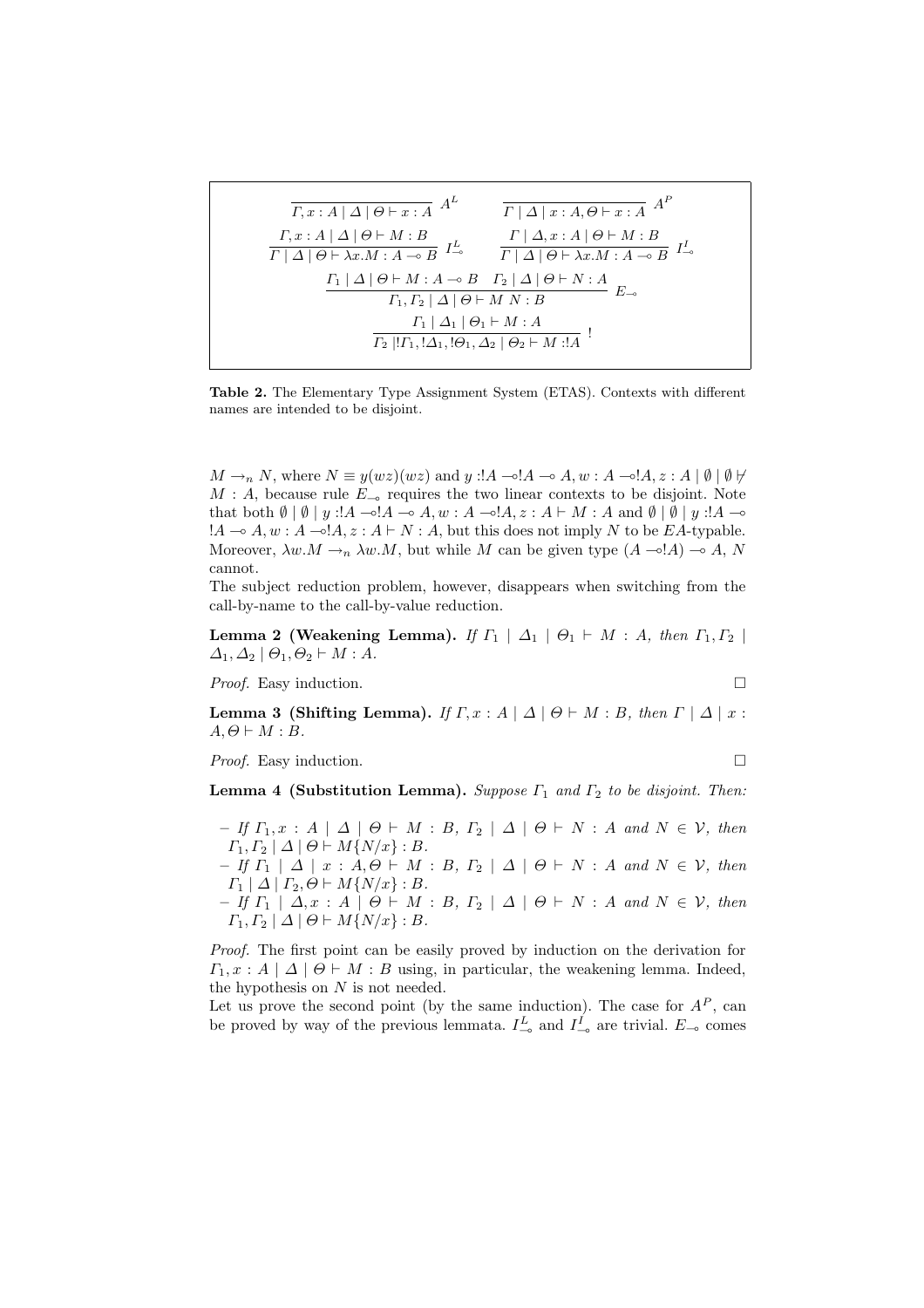directly from the induction hypothesis.  $\mathbf{I}$  is very easy, because x cannot appear free in M and so  $M\{N/x\}$  is just M.

The third point can be proved by induction, too, but it is a bit more difficult. First of all, observe that A must be in the form  $\lfloor ... \rfloor C$ , with  $n \geq 1$ . Let us  $\sum_{n}$ 

focus on rules  $E_{-\infty}$  and ! (the other ones can be handled easily). Notice that the derivation for  $\Gamma_2 | \Delta | \Theta \vdash N : A$  must end with  $A^L$ ,  $A^P$ ,  $I_{-\infty}^L$  or  $I_{-\infty}^I$  (depending on the shape of  $N$ ), followed by exactly  $n$  instances of the ! rule, being this rule the only one not syntax directed. This implies, in particular, that every variable appearing free in N is in  $\Delta$ . So the proof follows easily by induction. Using Lemma 3 and Lemma 2, we can use the induction hypothesis and handle the  $\cos$  !.

Theorem 1 (Call-by-value Subject Reduction).  $\Gamma | \Delta | \Theta \vdash M : A$  and  $M \rightarrow_v N$  implies  $\Gamma \mid \Delta \mid \Theta \vdash N : A$ .

Proof. By the Substitution Lemma.

$$
\qquad \qquad \Box
$$

We are now going to prove that the set of typable  $\lambda$ -terms is exactly  $(NEAL)^{\#}$ . To do this we need the following lemma.

#### Lemma 5 (Contraction Lemma).

– If  $\Gamma | \Delta | x : A, y : A, \Theta \vdash M : B$ , then  $\Gamma | \Delta | z : A, \Theta \vdash M\{z/x, z/y\} : B$  $-If \Gamma | x : A, y : A, \Delta | \Theta \vdash M : B$ , then  $\Gamma | z : A, \Delta | \Theta \vdash M\{z/x, z/y\} : B$ 

*Proof.* By induction.  $\Box$ 

**Proposition 2.** i) If  $\Phi \vdash_{\text{NEAL}} M : A$  then  $\Phi^L | \Phi^I | \emptyset \vdash (M)^\# : A$ . i) If  $\Gamma \mid \Delta \mid \emptyset \vdash M : A$ , there is  $N \in \Lambda^{EA}$  such that  $(N)^{\#} = M$  and  $\Gamma, \Delta \vdash_{\text{NEAL}} N : A.$ 

*Proof.* i) By induction on the structure of the derivation for  $\Phi \vdash_{NEAL} M : A$ . Let us focus on nontrivial cases.

If the last rule used is  $E_{\neg \circ}$ , the two premises are  $\Phi \vdash_{\text{NEAL}} N : B \multimap C$  and  $\Phi_2 \vdash_{\text{NEAL}} P : B$ . By induction hypothesis,  $\Phi_1^L \mid \Phi_1^I \mid \emptyset \vdash (N)^\# : B \multimap C$ , and  $\Phi_2^L \mid \Phi_2^I \mid \emptyset \vdash (P)^\# : B \text{ and, by weakening lemma, } \Phi_1^L \mid \Phi_1^I, \Phi_2^I \mid \emptyset \vdash (N)^\# : B \multimap$  $C, \Phi_2^L \mid \Phi_1^I, \Phi_2^I \mid \emptyset \vdash (P)^{\#} : B$  Rule  $E_{-\infty}$  leads to the thesis.

If the last rule used is *contr*, the two premises are  $\Phi_1 \vdash_{\text{NEAL}} N$  :!A and  $\Phi_2$ , x :  $A, y : A \vdash_{\text{NEAL}} P : B$ . By induction hypothesis,  $\Phi_1^L \mid \Phi_1^I \mid \emptyset \vdash (N)^{\#} : A$ ,  $\Phi_2^L$  |  $\Phi_2^I$ , x :! $A, y$  :! $A$  | Ø +  $(P)^\#$  : B. By contraction lemma,  $\Phi_2^L$  |  $\Phi_2^I$ , z :  $1\overline{A}$  |  $\emptyset$  +  $(P)$   $\#$  { $z/x, z/y$ } : B and so  $\Phi_2^L$  |  $\Phi_2^I$  |  $\emptyset$  +  $\lambda z.(P)$   $\#$  { $z/x, z/y$ } :  $1\overline{A}$   $\multimap$ B By rule  $E_{-\infty}$  and weakening lemma, we finally get  $\Phi_1^L, \Phi_2^L \mid \Phi_1^L, \Phi_2^I \mid \emptyset \vdash$  $(\lambda z.(P) \# \{z/x, z/y\})(N) \# : B.$ 

ii) The following, stronger, statement can be proved by induction on  $\pi$ : if  $\pi$ :  $\Gamma | \Delta | x_1 : A_1, \ldots, x_n : A_n \vdash M : A$ , then there is  $N \in \Lambda^{EA}$  such that  $(N)^{\#}$  =  $M\{x_1/y_1^1, \ldots, x_1/y_1^{m_1}, \ldots, x_n/y_n^1, \ldots, x_n/y_n^{m_n}\}$  and  $\Gamma, \Delta, y_1^1 : A_1, \ldots, y_1^{m_1} : A_1, \ldots, y_n^1$  $A_n, \ldots, y_n^{m_n}$ :  $A_n \vdash_{\text{NEAL}} N : A$ .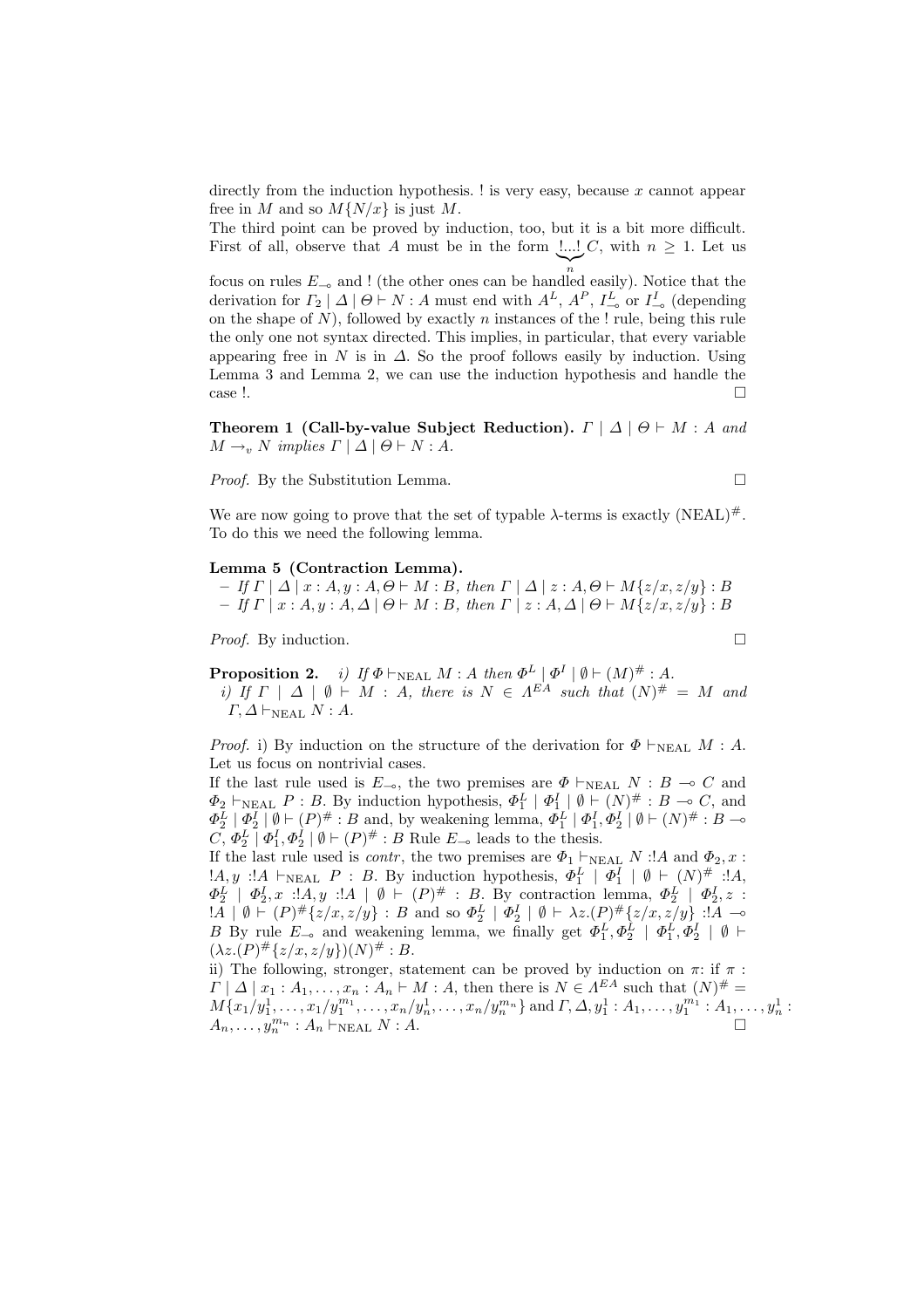We have just established a deep *static* correspondence between NEAL and the class of typable lambda terms. But what about dynamics? Unfortunately, the two systems are not bisimilar. Nevertheless, every call-by-value  $\beta$ -step in the lambda calculus corresponds to at least one normalization step in  $\Lambda^{EA}$ . A normalization step in  $\Lambda^{EA}$  is denoted by  $\to$  (reduction rules can be found in the Appendix);  $\rightarrow$ <sup>+</sup> denotes the transitive closure of  $\rightarrow$ :

**Proposition 3.** For every  $M \in \Lambda^{EA}$ , if  $(M)^{\#} \rightarrow_{v} N$ , then there is  $L \in \Lambda^{EA}$ such that  $(L)^{\#} = N$  and  $M \rightarrow^+ L$ .

# 4 Bounds on Normalization Time

In order to prove elementary bounds on reduction sequences, we need to define a refined measure on lambda terms. We can look at a type derivation  $\pi : \Gamma | \Delta |$  $\Theta \vdash M : A$  as a labelled tree, where every node is labelled by a rule instance. We can give the following definition:

Definition 4. Let  $\pi : \Gamma | \Delta | \Theta \vdash M : A$ .

- i) A subderivation  $\rho$  of  $\pi$  has level i if there are i applications of the rule ! in the path from the root of  $\rho$  to the root of  $\pi$ .
- ii) An occurrence of a subterm N of M has level i in  $\pi$  if i is the maximum level of a subderivation of  $\pi$  having N as subject.
- iii) The level  $\partial(\pi)$  of a whole derivation  $\pi$  is the maximum level of subderivations of π.

Notice that the so defined level corresponds to the notion of box-nesting depth in a proof-nets [3]. The size  $|M|$  of a typable lambda term M does not take into account levels as we have just defined them. The following definitions reconcile them, allowing  $|M|$  to be "splitted" on different levels.

Definition 5. Let  $\pi : \Gamma | \Delta | \Theta \vdash M : A$ .

i)  $S(\pi,i)$  is defined by induction on  $\pi$  as follows:

- If  $\pi$  consists of an axiom, then  $S(\pi, 0) = 1$  and  $S(\pi, i) = 0$  for every  $i \geq 1$ ;
- If the last rule in  $\pi$  is  $I_{-\infty}^I$  or  $I_{-\infty}^L$ , then  $S(\pi, 0) = S(\rho, 0) + 1$  and  $S(\pi, i) =$  $S(\rho, i)$  for every  $i \geq 1$ , where  $\rho$  is the immediate subderivation of  $\pi$ ;
- If the last rule in  $\pi$  is  $E_{-\infty}$  then  $S(\pi, 0) = S(\rho, 0) + S(\sigma, 0) + 1$  and  $S(\pi,i) = S(\rho,i) + S(\sigma,i)$  for every  $i > 1$ , where  $\rho$  and  $\sigma$  are the immediate subderivations of  $\pi$ :
- If the last rule in π is !, then S(π, 0) = 0 and S(π,i) = S(ρ,i−1) for every  $i \geq 1$ , where  $\rho$  is the immediate subderivation of  $\pi$ .
- ii) Let n be the level of  $\pi$ . The size of  $\pi$  is  $S(\pi) = \sum_{i \leq n} S(\pi, i)$ . Observe that  $S(\pi)$  is just |M|.

Substitution Lemma can be restated in the following way:

#### Lemma 6 (Substitution Lemma, revisited).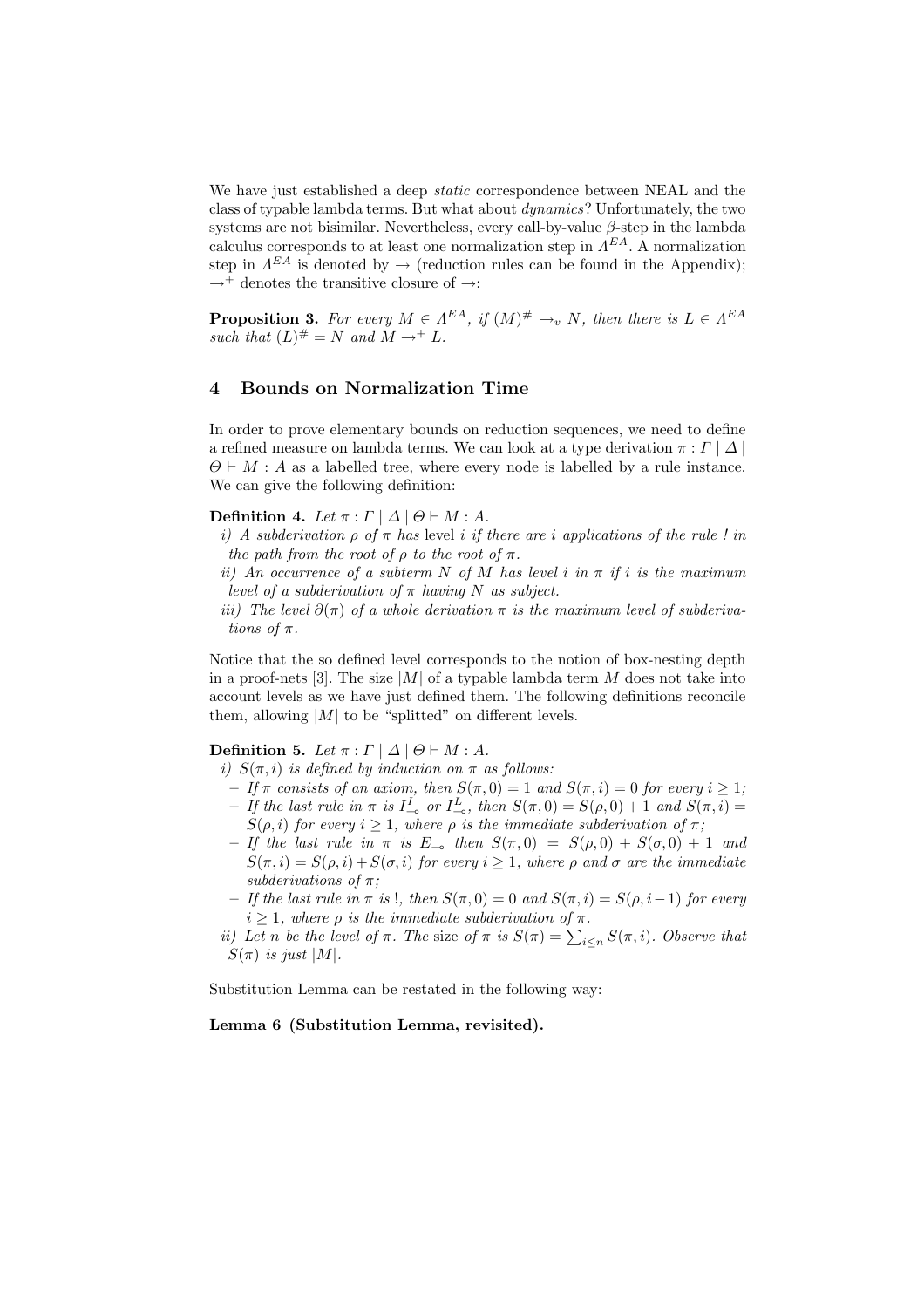- i) If  $\pi : \Gamma_1, x : A \mid \Delta \mid \Theta \vdash M : B, \rho : \Gamma_2 \mid \Delta \mid \Theta \vdash N : A \text{ and } N \in \mathcal{V}, \text{ then}$ there is  $\sigma : \Gamma_1, \Gamma_2 \mid \Delta \mid \Theta \vdash M\{N/x\} : B$  such that  $S(\sigma, i) \leq S(\rho, i) + S(\pi, i)$ for every i.
- ii) If  $\pi : \Gamma_1 | \Delta | x : A, \Theta \vdash M : B, \rho : \Gamma_2 | \Delta | \Theta \vdash N : A \text{ and } N \in \mathcal{V}, \text{ then}$ there is  $\sigma : \Gamma_1 | \Delta | \Gamma_2, \Theta \vdash M\{N/x\} : B$  such that  $S(\sigma, i) \leq S(\pi, i)S(\rho, 0) +$  $S(\pi,i)$  for every i.
- iii) If  $\pi : \Gamma_1 \mid \Delta, x : A \mid \Theta \vdash M : B, \rho : \Gamma_2 \mid \Delta \mid \Theta \vdash N : A \text{ and } N \in \mathcal{V}, \text{ then}$ there is  $\sigma : \Gamma_1, \Gamma_2 \mid \Delta \mid \Theta \vdash M\{N/x\} : B$  such that  $S(\sigma, 0) \leq S(\pi, 0)$  and  $S(\sigma, i) \leq (\sum_{j \leq i} S(\pi, j)) S(\rho, i) + S(\pi, i)$  for every  $i \geq 1$ .

The following can be thought of as a strenghtening of subject reduction and is a corollary of Lemma 6.

**Proposition 4.** If  $\pi : \Gamma | \Delta | \Theta \vdash M : A$ , and  $M \rightarrow_{v} N$  by reducing a redex at level i in  $\pi$ , then there is  $\rho : \Gamma | \Delta | \Theta \vdash N : A$  such that

$$
\forall j < i. S(\rho, j) = S(\pi, j)
$$
  
\n
$$
S(\rho, i) < S(\pi, i)
$$
  
\n
$$
\forall j > i. S(\rho, j) \le S(\pi, j) (\sum_{k \le j} S(\pi, k))
$$

In this case, we will write  $\pi \rightarrow_v^i \rho$ .

*Proof.* Type derivation  $\rho$  is identical to  $\pi$  up to level i, so the equality  $S(\rho, j)$  =  $S(\pi, j)$  holds for all levels  $j < i$ . At levels  $j \geq i$ , the only differences between ρ and π are due to the replacement of a type derivation φ for  $(λx.L)P$  with another type derivation  $\psi$  for  $L\{P/x\}$ .  $\psi$  is obtained by Lemma 6. The needed inequalitites follows from the ones in Lemma 6.  $\Box$ 

Consider now a term M and a derivation  $\pi : \Gamma | \Delta | \Theta \vdash M : A$ . By Proposition 4, every reduction sequence  $M \to_{v} N \to_{v} L \to_{v} \ldots$  can be put in correspondence with a sequence  $\pi \to_v^i \rho \to_v^j \sigma \to_v^k \ldots$  (where  $\rho$  types  $N$ ,  $\sigma$  types  $L$ , etc.). The following result give bounds on the lengths of such sequences and on the possible growth during normalization.

**Proposition 5.** For every  $d \in \mathbb{N}$ , there are elementary functions  $f_d, g_d : \mathbb{N} \to \mathbb{N}$ such that, for every sequence

$$
\pi_0 \rightarrow_v^{i_0} \pi_1 \rightarrow_v^{i_1} \pi_2 \rightarrow_v^{i_2} \dots
$$

it holds that

- $-$  For every  $i \in \mathbb{N}$ ,  $\sum_{e \leq d} S(\pi_i, e) \leq f_d(S(\pi_0))$ ;
- There are at most  $g_d(S(\pi_0))$  reduction steps with indices  $e \leq d$ .

**Theorem 2.** For every  $d \in \mathbb{N}$  there are elementary functions  $p_d, q_d : \mathbb{N} \to \mathbb{N}$ such that whenever  $\pi : \Gamma | \Delta | \Theta \vdash M : A$ , the length of reduction sequences starting from M is at most  $p_{\partial(\pi)}(|M|)$  and the length of any reduct of M is at most  $q_{\partial(\pi)}(|M|)$ .

*Proof.* This is immediate from proposition 5.  $\Box$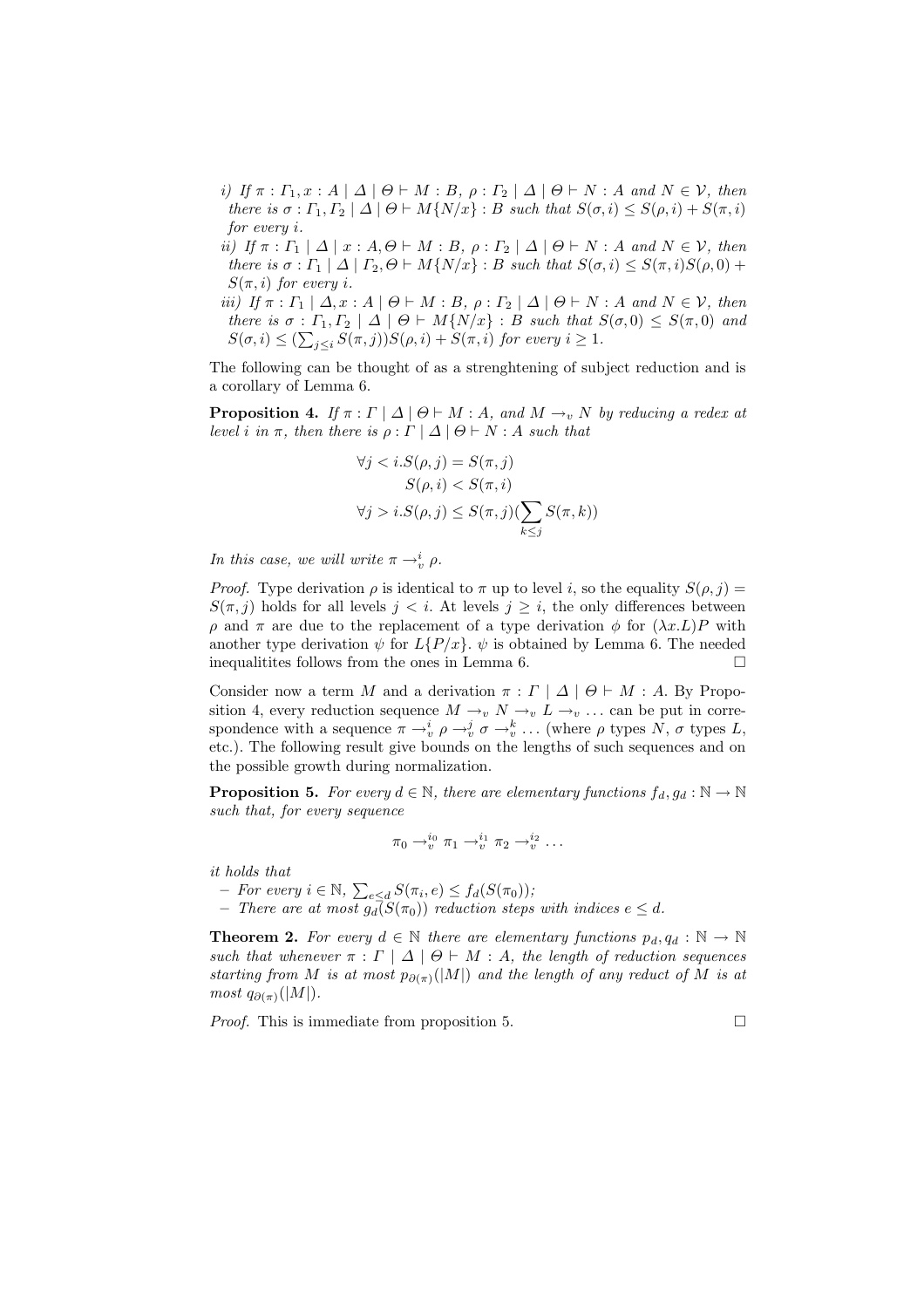#### 5 Type Inference

We prove, in a constructive way, that the type inference problem for the system  $\vdash$  is decidable. Namely a type inference algorithm is designed, giving, for every  $\lambda$ -term M, a finite set of *principal typings*, from which all and only its typings can be obtained. If this set is empty, then  $M$  is not typable. The design of the algorithm is based on the following Generation Lemma.

#### Lemma 7 (Generation Lemma). Let  $\Gamma | \Delta | \Theta \vdash M : A$ .

- i) Let  $M \equiv x$ . If A is linear, then either  $\{x : A\} \in \Gamma$  or  $\{x : A\} \in \Theta$ . Otherwise,  $\{x : A\} \in \Delta$ .
- ii) Let  $M \equiv \lambda x.N.$  Then A is of the shape  $\lfloor ... \rfloor (B \multimap C)$   $(n \ge 0).$
- ii.1) Let  $n = 0$ . If B is linear then  $\Gamma, x : B \mid \Delta \mid \Theta \vdash N : C$ , else  $\Gamma \mid \Delta, x : B \mid$  $\Theta \vdash N : C$ .
- *ii.2)* Let  $n > 0$ . Then  $\emptyset \mid \Delta \mid \emptyset \vdash M : A$  and  $\Gamma' \mid \Delta' \mid \Theta' \vdash N : C$ , where  $\Delta = \underbrace{!...!}_{(l} (l' \cup \Delta' \cup \Theta') - \{x : B\}).$

iii) Let 
$$
M \equiv PQ
$$
. Then A is of the shape  $\underbrace{!...!}_{n} B$ ;  $(n \ge 0)$  and  $\Gamma_1 | \Delta' | \Theta' \vdash P : C \multimap \underbrace{!...!}_{n} B$  and  $\Gamma_2 | \Delta' | \Theta' \vdash Q : C$ .

*iii.1)* If 
$$
n - m = 0
$$
, then  $\Gamma = \Gamma_1 \cup \Gamma_2$ ,  $\Delta = \Delta'$  and  $\Theta = \Theta'$ .  
*iii.2)* If  $n - m > 0$ , then  $\emptyset | \Delta | \emptyset \vdash M : A$ , where  $\Delta = \underbrace{1...!}_{n-m}(\Gamma_1 \cup \Gamma_2 \cup \Delta' \cup \Theta')$ 

The principal typings are described through the notion of a type scheme, which is a variation on the one used in [6] in the context of  $\Lambda^{EA}$  and NEAL. Roughly speaking, a type scheme describes a class of types, i.e. it can be transformed into a type through a suitable notion of a substitution.

**Definition 6.** i) Functional type schemes and type schemes are respectively defined by the following grammars:

$$
\mu ::= \alpha \mid \sigma \multimap \sigma
$$

$$
\sigma ::= \beta \mid \mu \mid !^{p} \sigma
$$

where the exponential  $p$  is defined by the following grammar:

$$
p ::= n \mid p + p
$$

 $\alpha$  and  $\beta$  belong respectively to NV ar and MV ar, two disjoint countable sets of scheme variables, and n belongs to a countable set of literals. A generic scheme variable is ranged over by  $\phi$ , functional type schemes are ranged over by  $\mu, \nu$ , type schemes are ranged over by  $\sigma, \tau, \rho$ , and exponentials are ranged over by p, q, r. Let  $\mathcal T$  denote the set of type schemes. A type scheme of the shape  $!^{p}\sigma$  is called modal.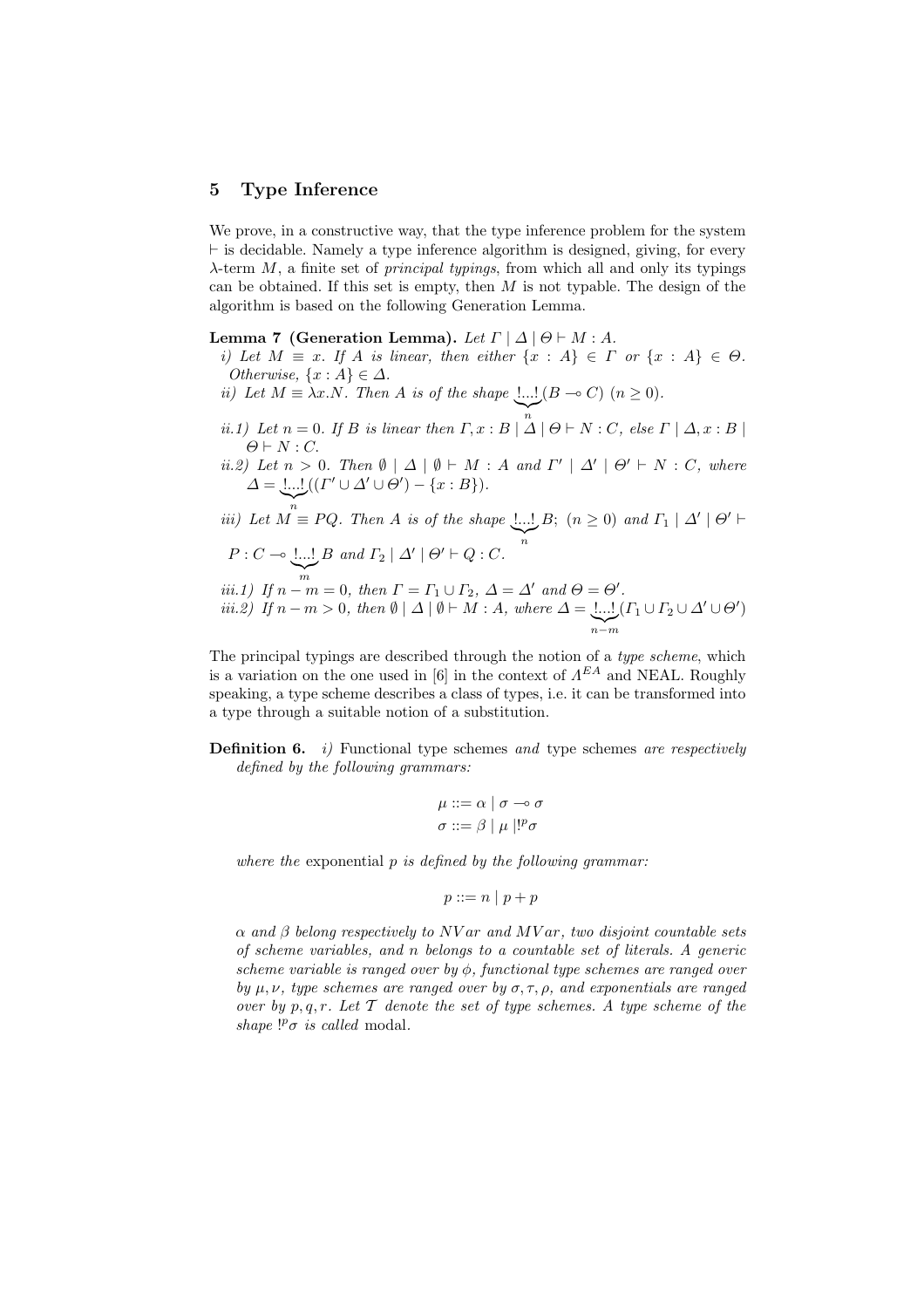ii) A scheme substitution S is a function from type schemes to types, replacing scheme variables in NV ar by linear types, scheme variables in MV ar by types and literals by natural numbers greater than  $0$ . The application of S to a type scheme is defined inductively as follows:

$$
S(\phi) = A \text{ if } [\phi \mapsto A] \in S;
$$
  

$$
S(\sigma \multimap \tau) = S(\sigma) \multimap S(\tau);
$$
  

$$
S(!^{n_1 + \dots + n_i} \sigma) = \underbrace{!,..!}_{q} S(\sigma),
$$

where  $q = S(n_1) + ... + S(n_i)$ .

iii) A scheme basis is a finite subset of type scheme associations to variables. With an abuse of notation, we will let  $\Xi, \Gamma, \Delta, \Theta$  range over scheme basis, with the constraint that  $\Gamma$  and  $\Theta$  denote scheme basis associating non-modal schemes to variables, while  $\Delta$  denotes a scheme basis associating modal type schemes to variables.

 $\equiv$  is extended to denote the syntactical identity between both types and type schemes.

In order to define the principal typing, we will use a unification algorithm for type schemes, which is a variant of that defined in [6]. Let  $=$ <sub>e</sub> be the relation between type schemes defined as follows:  $\phi =_e \phi$ ;  $\sigma =_e \sigma'$  and  $\tau =_e \tau'$  imply  $\sigma \to \tau =_e \sigma' \to \tau'; \sigma =_e \tau$  implies  ${}^{1p}\sigma =_e {}^{1q}\tau$ . Roughly speaking, two type schemes are in  $=_e$  if and only if they are identical modulo the exponentials.

The unification algorithm, which we will present in SOS style in Table 3, is a function U from  $\mathcal{T} \times \mathcal{T}$  to pairs of the shape  $\langle C, s \rangle$ , where C (the modality set) is a set of natural linear constraints, in the form  $p = q$ , where p and q are exponentials, and s is a substitution, replacing scheme variables by type schemes. A set C of linear constraints is *solvable* if there is a scheme substitution  $S$  such that, for every constraint  $n_1 + ... + n_i = m_1 + ... + m_j$  in  $C, S(n_1) + ... + S(n_i) =$  $S(m_1) + ... + S(m_i)$ . Clearly the solvability of a set of linear constraints is a decidable problem.

The following two technical lemmas prove that, if  $U(\sigma, \tau) = \langle C, s \rangle$ , then this result supplies a more general unifiers for type schemes (modulo  $=_e$ ) and moreover this can be extended to types.

**Lemma 8.** *i)* (correctness)  $U(\sigma, \tau) = \langle C, s \rangle$  implies  $s(\sigma) = e^{s(\tau)}$ . ii) (completeness)  $s(\sigma) =_e s(\tau)$  implies  $U(\sigma, \tau) = \langle C, s' \rangle$  and  $s = s' \circ s''$ , for some  $s$ ".

The extension to types must take into consideration the set of linear constraints generated by  $U$ , which imposes some relations between the number of modalities in different subtypes of the same type.

**Lemma 9.** *i)* (correctness) Let  $U(\sigma, \tau) = \langle C, s \rangle$ . Then, for every scheme substitution S, such that S is a solution of C,  $S(s(\sigma)) \equiv S(s(\tau))$ .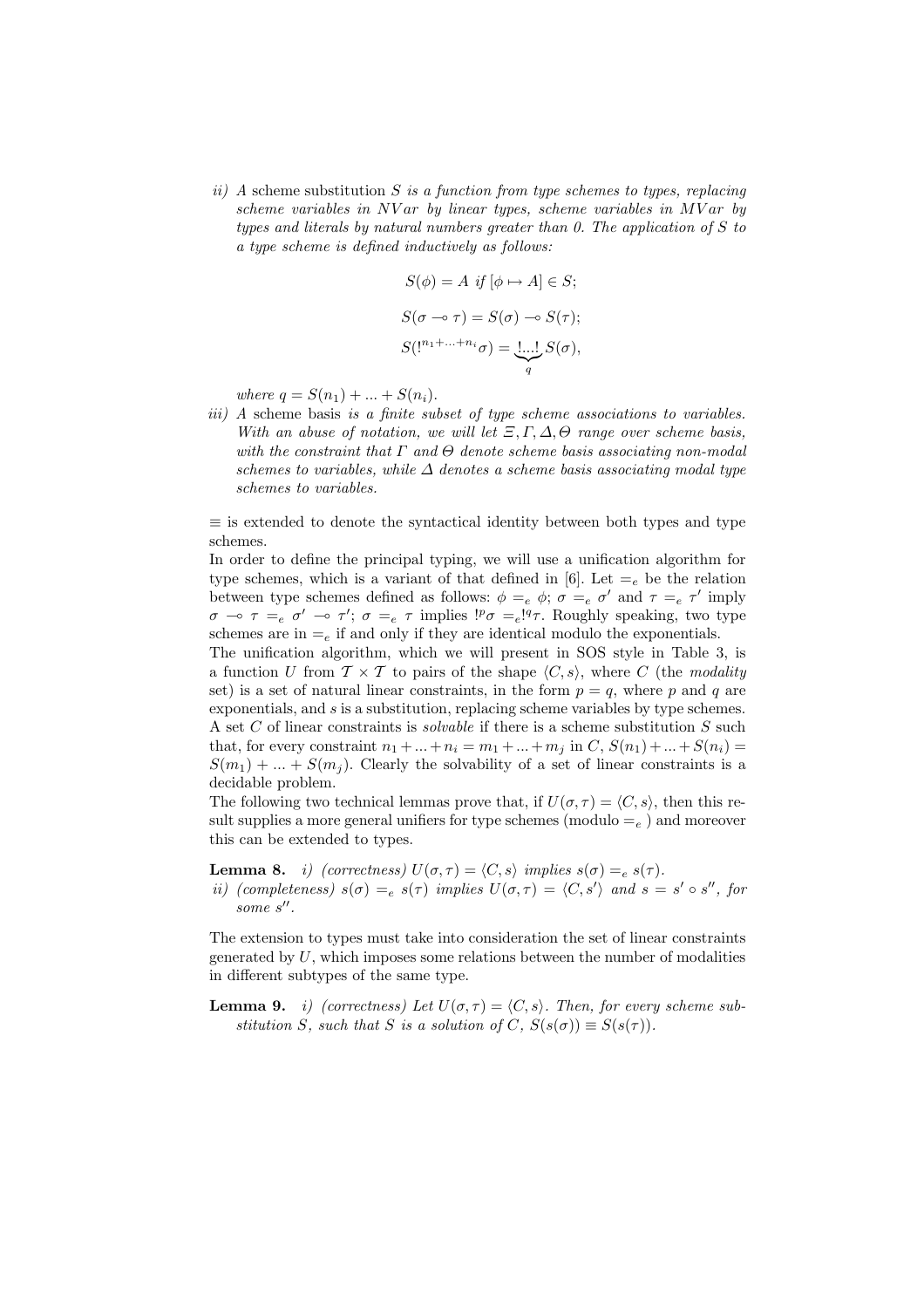$$
\overline{U(\phi,\phi)} = \langle \emptyset, [] \rangle \quad (U1) \quad \frac{\alpha \text{ does not occur in } \mu}{U(\alpha,\mu) = \langle \emptyset, [\alpha \mapsto \mu] \rangle} \quad (U2)
$$
\n
$$
\frac{\alpha \text{ does not occur in } \mu}{U(\mu,\alpha) = \langle \emptyset, [\alpha \mapsto \mu] \rangle} \quad (U3) \quad \frac{\beta \text{ does not occur in } \sigma}{U(\beta,\sigma) = \langle \emptyset, [\beta \mapsto \sigma] \rangle} \quad (U4)
$$
\n
$$
\frac{\beta \text{ does not occur in } \sigma}{U(\sigma,\beta) = \langle \emptyset, [\beta \mapsto \sigma] \rangle} \quad (U5)
$$
\n
$$
\overline{U(I^{p_1}...I^{p_n}\mu, I^{q_1}...I^{q_m}\nu)} = \langle C \cup \{p_1 + ... + p_n = q_1 + ... + q_m\}, s \rangle} \quad (U6)
$$
\n
$$
\frac{U(\sigma_1, \tau_1) = \langle C_1, s_1 \rangle}{U(\sigma_1 \multimap \sigma_2, \tau_1 \multimap \tau_2) = \langle C_1 \cup C_2, s_1 \circ s_2 \rangle} \quad (U7)
$$
\nIn all other cases,  $U$  is undefined: for example both  $U(\alpha, \alpha \multimap \beta)$  and  $U(I^p\alpha, \sigma \multimap \tau)$  are undefined.  $s_1 \circ s_2$  is the substitution such that  $s_1 \circ s_2(\sigma) = s_2(s_1(\sigma))$ .

Table 3. The unification algorithm U

ii) (completeness)  $S(\sigma) \equiv S(\tau)$  implies  $U(\sigma, \tau) = \langle C, s \rangle$ , and  $S(\sigma) \equiv S'(s(\sigma))$ ,  $S(\tau) \equiv S'(s(\tau))$ , for some S' satisfying C.

The set of principal type schemes of a term is a set of 5-tuples  $\langle \Gamma; \Delta; \Theta; \sigma; C \rangle$ , where  $\Gamma$ ;  $\Delta$ ;  $\Theta$  are scheme basis,  $\sigma$  is a type scheme and C is a set of constraints. It is defined in Table 4.

#### Theorem 3 (Type Inference).

- i) (correctness)  $\langle \Gamma; \Delta; \Theta; \sigma; C \rangle \in PT(M)$  implies that, for all scheme substitution S, for all substitution s,  $S(s(\Gamma)) | S(s(\Delta)) | S(s(\Theta)) \vdash M : S(s(\sigma))$ .
- ii) (completeness)  $\Gamma | \Delta | \Theta \vdash M : A$  implies there is  $\langle \Gamma'; \Delta'; \Theta'; \sigma; C \rangle \in$  $PT(M)$  such that  $A = S(\sigma)$  and  $S(\Xi') \subseteq \Xi$  ( $\Xi \in \{\Gamma, \Delta, \Theta\}$ ).

Proof. i) By induction on M.

ii) By induction on the derivation proving  $\Gamma \mid \Delta \mid \Theta \vdash M : A$ , using the Generation Lemma.

 $\Box$ 

#### 6 Extensions

#### 6.1 Achieving Completeness

The type-system we introduced in this paper is not complete for the class of elementary time functions, at least if we restrict to uniform encodings. One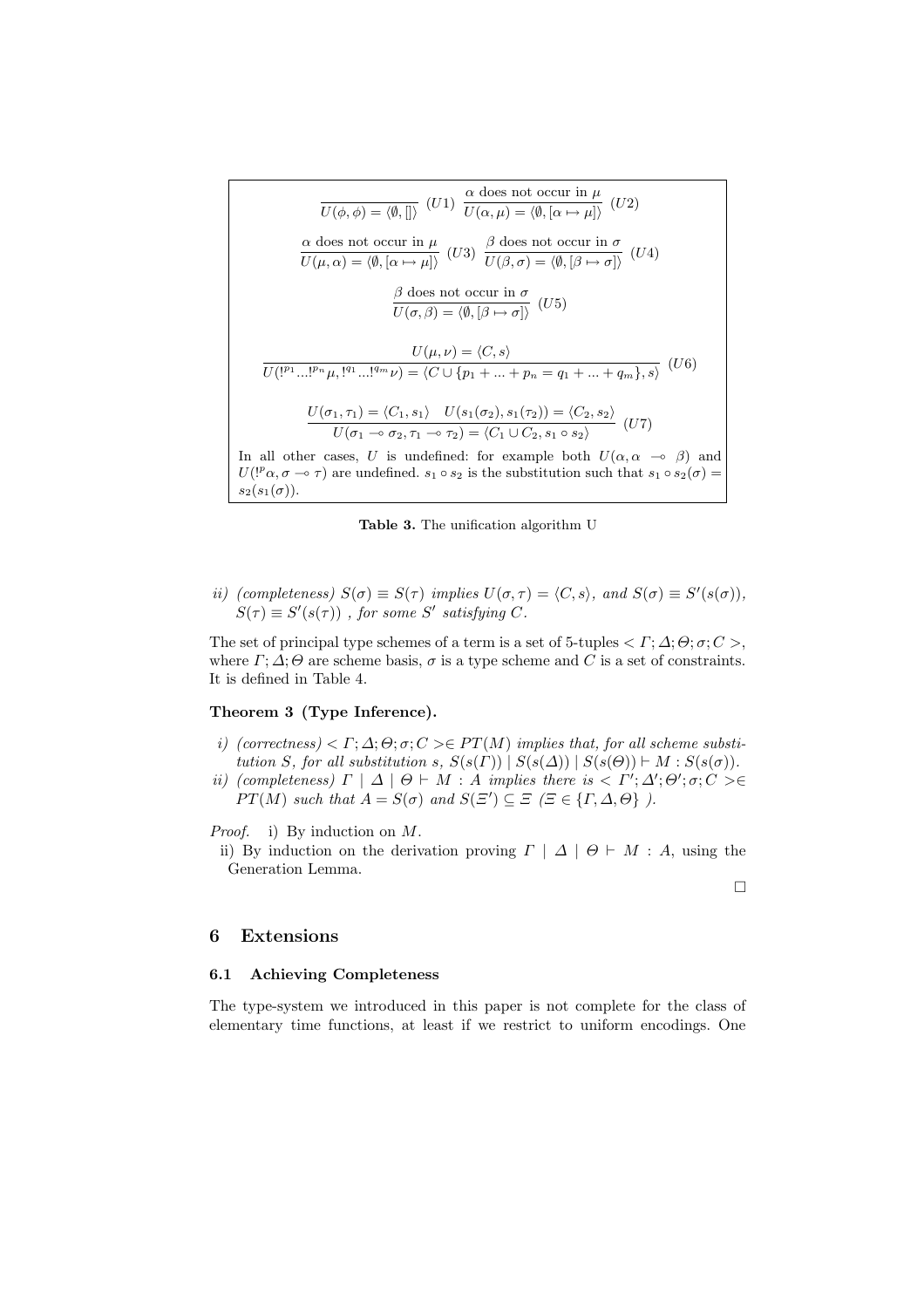

Table 4. The Type Inference Algorithm. (two 5-tuples are disjoint if and only if they are built from different scheme variables)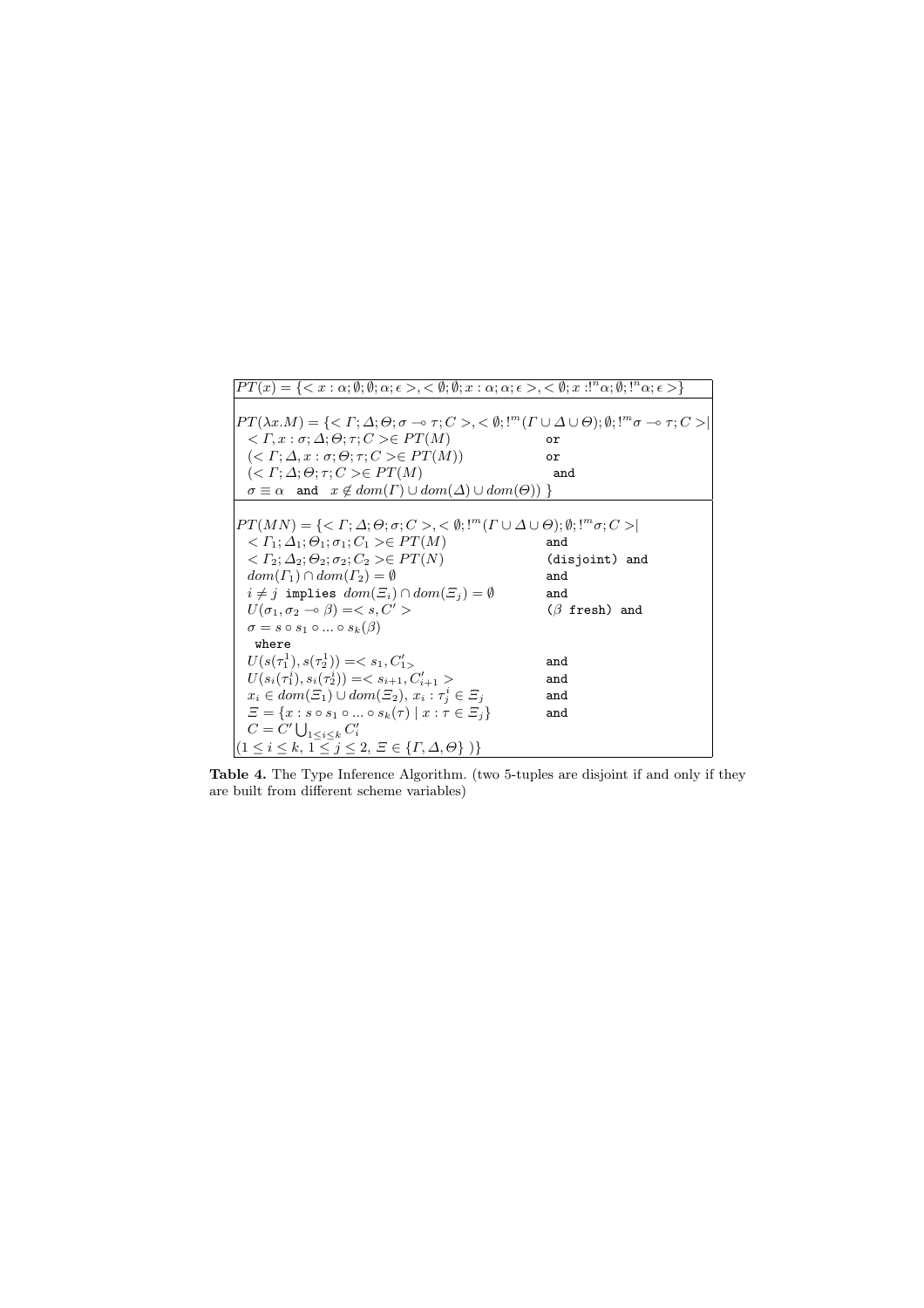possible solution could consist in extending the type system with second order quantification. This, however, would make type inference much harder (if not undecidable). Another approach, consists in extending the language with basic types and constants. In this section, we will sketch one possible extension going exactly in this direction.

Suppose we fix a finite set of free algebras  $A = \{A_1, \ldots, A_n\}$ . The constructors of  $\mathbb{A}_i$  will be denoted as  $c^1_{\mathbb{A}_1}, \ldots, c^{k(\mathbb{A}_i)}_{\mathbb{A}_1}$  $\kappa_{A_1}^{(A_i)}$ . The arity of constructor  $c_{A_i}^j$  will be denoted as  $\mathcal{R}_{\mathbb{A}_i}^j$ . The algebra  $\mathbb U$  of unary integers has two constructors  $c^1_{\mathbb U}, c^2_{\mathbb U}$ , where  $\mathcal{R}_{\mathbb{U}}^1 = 1$  and  $\mathcal{R}_{\mathbb{U}}^1 = 0$ .

The language of types will be extended by the production  $A ::= A$ , while the space of terms will be extended by:

$$
M ::= iter_{\mathbb{A}} \mid cond_{\mathbb{A}} \mid c_{\mathbb{A}}^i
$$

where A ranges over  $\mathscr A$  and  $c_{\mathbb A}$  ranges over constructors for free algebra A. The set of values is extended as follows:

$$
V ::= iter_{\mathbb{A}} \mid cond_{\mathbb{A}} \mid c_{\mathbb{A}}^{i} \mid t
$$

where  $t$  ranges over free algebra terms. The new constants receive the following types in any context:

$$
iter_{\mathbb{A}} : \mathbb{A} \rightarrow (\underbrace{A \rightarrow \dots \rightarrow A}_{\mathcal{R}_{\mathbb{A}}^{1}} \rightarrow A) \rightarrow \dots \rightarrow (\underbrace{A \rightarrow \dots \rightarrow A}_{\mathcal{R}_{\mathbb{A}}^{k(\mathbb{A})}} \rightarrow A) \rightarrow 1A
$$
\n
$$
cond_{\mathbb{A}} : \mathbb{A} \rightarrow (\underbrace{\mathbb{A} \rightarrow \dots \rightarrow \mathbb{A}}_{\mathcal{R}_{\mathbb{A}}^{1}} \rightarrow A) \rightarrow \dots \rightarrow (\underbrace{\mathbb{A} \rightarrow \dots \rightarrow \mathbb{A}}_{\mathcal{R}_{\mathbb{A}}^{k(\mathbb{A})}} \rightarrow A) \rightarrow A
$$
\n
$$
c_{\mathbb{A}}^{i} : \underbrace{\mathbb{A} \rightarrow \dots \rightarrow \mathbb{A}}_{\mathcal{R}_{\mathbb{A}}^{k}} \rightarrow \mathbb{A}
$$
\n
$$
c_{\mathbb{A}}^{i} : \underbrace{\mathbb{A} \rightarrow \dots \rightarrow \mathbb{A}}_{\mathcal{R}_{\mathbb{A}}^{k}} \rightarrow \mathbb{A}
$$

New (call by value) reduction rules are the following ones:

$$
iter_{\mathbb{A}} tV_1 \dots V_{k(\mathbb{A})} \to_{v} t\{V_1 \dots V_{k(\mathbb{A})}\}
$$

$$
cond_{\mathbb{A}} c_{\mathbb{A}}^{i}(t_1 \dots t_{\mathcal{R}_{\mathbb{A}}^{i}}) V_1 \dots V_{k(\mathbb{A})} \to_{v} V_i t_1 \dots t_{\mathcal{R}_{\mathbb{A}}^{i}}
$$

It is easy to check that proposition 6 continue to be true in the presence of the new constants. Moreover, we can prove the following theorem

**Theorem 4.** There is a finite set of free algebra  $\mathscr A$  including the algebra  $\mathbb U$  of unary integers such that for every elementary function  $f : \mathbb{N} \to \mathbb{N}$ , there is a term  $M_f: \mathbb{U} \to \ell^k \mathbb{U}$  such that  $M_f[u] \to_v^* [f(u)]$  (where  $[n]$  is the term in  $\mathbb{U}$ corresponding to the natural number n).

#### 6.2 Adapting the System to other Logics

We believe the approach described in this paper to be applicable to other logics besides elementary affine logic. Two examples are Light Affine Logic [3] and Soft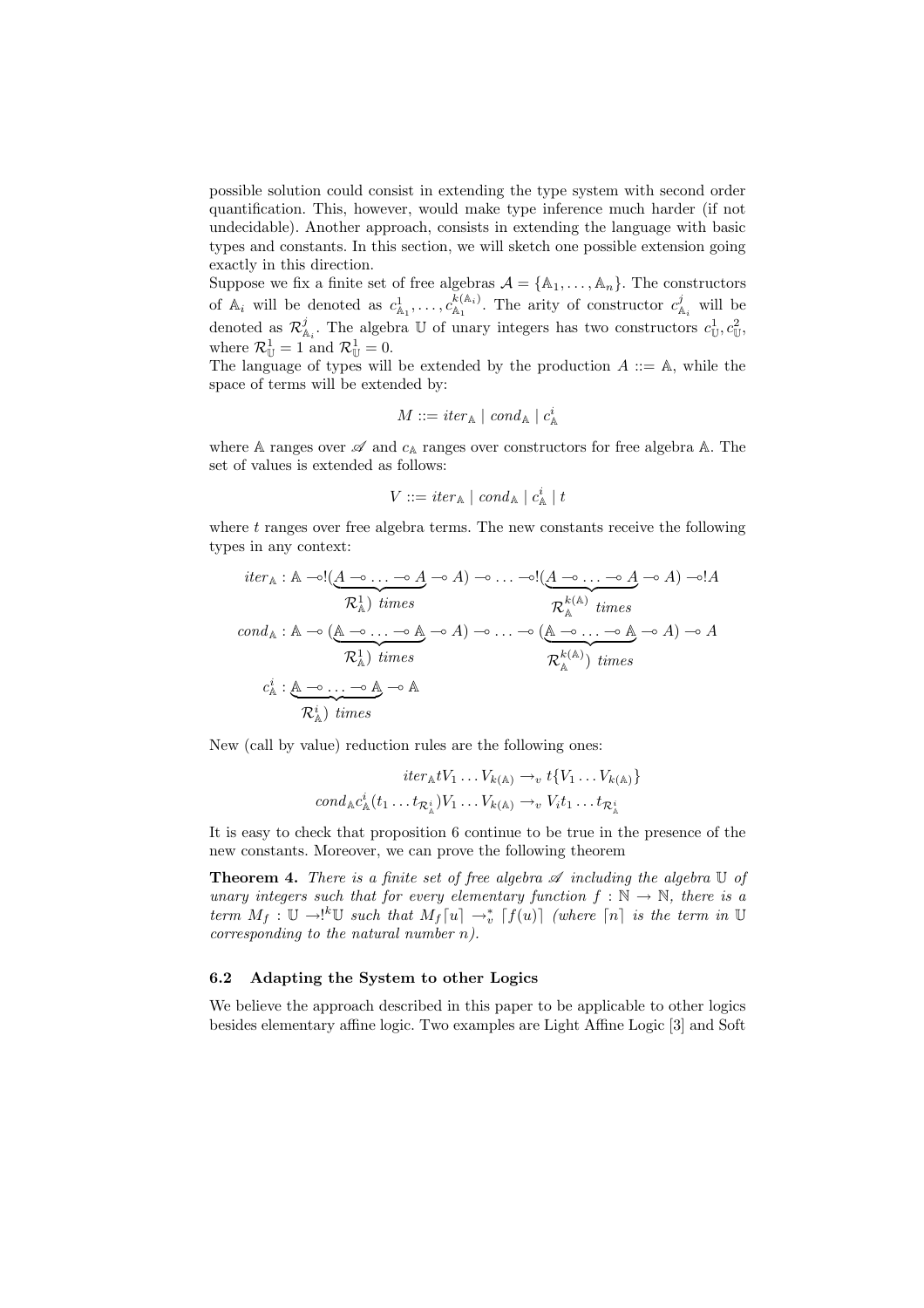Affine Logic [10]. Light affine logic needs two modalities. So, there will be two rules: Γ<sup>1</sup> | ∆<sup>1</sup> | Θ<sup>1</sup> ` M : A |Γ1| + |∆1| + |Θ1| ≤ 1

$$
\frac{I_1 | \Delta_1 | \Theta_1 \vdash M : A \quad |I_1| + |\Delta_1| + |\Theta_1| \le 1}{\Gamma_2 |! \Gamma_1, ! \Delta_1, ! \Theta_1, \Delta_2 | \Theta_2 \vdash M : A}
$$
\n
$$
\frac{\Gamma_1, \Gamma_2 | \Delta_1, \Delta_2 | \Theta_1 \vdash M : A}{\S \Gamma_1, \S \Delta_1, \S \Theta_1, \Gamma_3 |! \Gamma_2, ! \Delta_2, ! \Theta_2, \Delta_3 | \Theta_2 \vdash M : \S A}
$$

Soft affine logic is even simpler that elementary affine logic: there is just one modality and the context is splitted in just two sub-context. The ! rule becomes:

$$
\frac{\Gamma \mid \Delta \vdash M : A}{!\Gamma \mid !\Delta \vdash M : !A} :
$$

Multiplexing (the equivalent of contraction) can only be made contextually to arrow-introduction:

$$
\frac{\Gamma \mid x:A,\Delta \vdash M:B}{\Gamma \mid \Delta \vdash \lambda x.M \exists A \multimap B} A^I
$$

#### References

- 1. Baillot, P., Terui, K.: Light types for polynomial time computation in lambdacalculus. In: Proceedings of the 19th IEEE Syposium on Logic in Computer Science. (2004) 266–275
- 2. Girard, J.Y.: Light linear logic. Information and Computation 143(2) (1998) 175–204
- 3. Asperti, A.: Light affine logic. In: Proceedings of the 13th IEEE Syposium on Logic in Computer Science. (1998) 300–308
- 4. Asperti, A., Roversi, L.: Intuitionistic light affine logic. ACM Transactions on Computational Logic 3(1) (2002) 137–175
- 5. Coppola, P., Martini, S.: Typing lambda terms in elementary logic with linear constraints. In: Proceedings of the 6th International Conference on Typed Lambda-Calculus and Applications. (2001) 76–90
- 6. Coppola, P., Ronchi della Rocca, S.: Principal typing in elementary affine logic. In: Proceedings of the 7th International Conference on Typed Lambda-Calculus and Applications. (2003) 90–104
- 7. Terui, K.: Light affine lambda calculus and polytime strong normalization. In: 16th Annual IEEE Symposium on Logic in Computer Science. (2001) 209–220
- 8. Terui, K.: Light logic and polynomial time computation. PhD thesis, Keio University (2002)
- 9. Baillot, P.: Checking polynomial time complexity with types. In: Proceedings of the 2nd IFIP International Conference on Theoretical Computer Science. (2002)
- 10. Baillot, P., Mogbil, V.: Soft lambda-calculus: a language for polynomial time computation. In: Proceedings of the 7th International Conference on Foundations of Software Science and Computational Structures. (2004)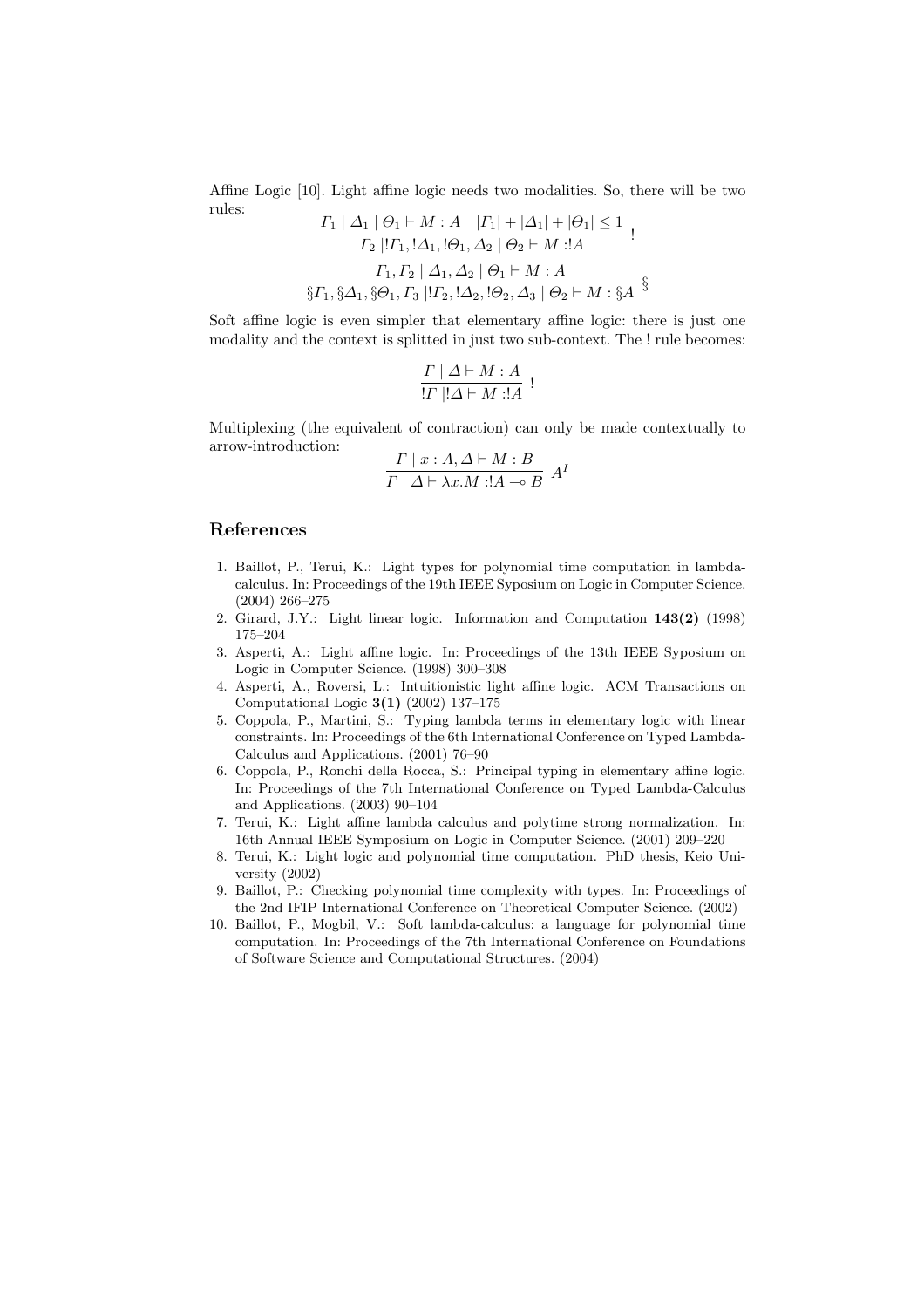# Appendix

$$
(\lambda x.M N) \rightarrow_{\beta} M\{N/x\}
$$
\n
$$
[N]_{[(M)[M_1/x_1,...,M_n/x_n]=x,y} \rightarrow_{\text{dup}}
$$
\n
$$
[... [N\{[(M)]^{[x_1/x_1,...,x_n'/x_n]}/x\}^{\{[(M')[y_1'/y_1,...,y_n'/y_n]}/y\}]_{M_1=x'_1,y'_1} \cdots]_{M_n=x'_n,y'_n}
$$
\n
$$
[(M)[M_1/x_1,...,[N]^{[P_1/y_1,...,P_m/y_m]}/x_i,...,M_n/x_n] \rightarrow_{i-1}
$$
\n
$$
[(M\{N/x_i\})[M_1/x_1,...,P_1/y_1,...,P_m/y_m,...M_n/x_n]
$$
\n
$$
([M]_{M_1=x_1,x_2} N) \rightarrow_{\text{@-}c} [(M\{x'_1/x_1,x'_2/x_2\} N)]_{M_1=x'_1,x'_2}
$$
\n
$$
(M [N]_{N_1=x_1,x_2}) \rightarrow_{\text{@-}c} [(M N\{x'_1/x_1,x'_2/x_2\})]_{N_1=x'_1,x'_2}
$$
\n
$$
[(M)[M_1/x_1,...,[M_i]_{N=y,z}/x_i,...,M_n/x_n] \rightarrow_{i-c}
$$
\n
$$
[[(M)]^{[M_1/x_1,...,M_i\{y'/y,z'/z\}}/x_i,...,M_n/x_n]]_{N=y',z'}
$$
\n
$$
[M]_{[N]_{P=y_1,y_2}=x_1,x_2} \rightarrow_{c-c} [(M]_{N\{y'_1/y_1,y'_2/y_2\}=x_1,x_2]_{P=y'_1,y'_2}
$$
\n
$$
\lambda x.[M]_{N=y,z} \rightarrow_{\lambda-c} [\lambda x.M]_{N=y,z} \text{ where } x \notin \text{FV}(N)
$$
\nwhere  $M'$  in the  $\rightarrow_{\text{dup}}$ -rule is obtained from  $M$  replacing all its free variables with

fresh ones (x<sub>i</sub> is replaced with y<sub>i</sub>); x'<sub>1</sub> and x'<sub>2</sub> in the →<sub>@-c</sub>-rule, y' and z' in the  $\rightarrow_{!-c}$ -rule and  $y'_1, y'_2$  in the  $\rightarrow_{c-c}$ -rule are fresh variables.

**Table 5.** Normalization rules in  $\Lambda^{EA}$ .

**Proposition 1** For every  $N \in \Lambda^{EA}$ ,  $L(N^{\#}) \leq 2L(N)$ .

*Proof.* By induction on  $N$ . The cases for variables, abstractions and applications are trivial. Let us now consider the other two inductive cases. Suppose  $N =$  $[P]_{Q=x,y}$ . If Q is a variable, then  $L(N^{\#}) = L(P^{\#}) \leq 2L(P) \leq 2L(N)$ . If Q is not a variable, then  $L(N^{\#}) = L(P^{\#}) + L(Q^{\#}) + 2 \leq 2L(P) + 2L(Q) + 2 = 2(L(P) +$  $L(Q) + 1) = 2L(N)$ . If, on the other hand,  $N = 1(M) {M_1 / x_1, ..., M_n / x_n}$ , then we can proceed by induction on n. If  $n = 0$ , then the inequality is trivially verified. If, on the other hand,  $n > 0$ , then we must distinguish two different cases: if  $M_n$  is a variable, then the inequality is trivially satified; if  $M_n$  is not a variable, then  $N^{\#}$  is  $(\lambda x_n. (!(M) [M_1/x_1, \ldots, M_{n-1}/x_{n-1}])^{\#}))M_n^{\#}$  and, by the induction hypothesis on n and  $M_n$ , we get

$$
L(N^{\#}) = 2 + L(((M) \binom{M_1}{x_1}, \dots, \binom{M_{n-1}}{x_{n-1}})^{\#}) + L(M_n^{\#})
$$
  
\n
$$
\leq 2 + 2L(((M) \binom{M_1}{x_1}, \dots, \binom{M_{n-1}}{x_{n-1}}) + 2L(M_n^{\#})
$$
  
\n
$$
= 2L(N)
$$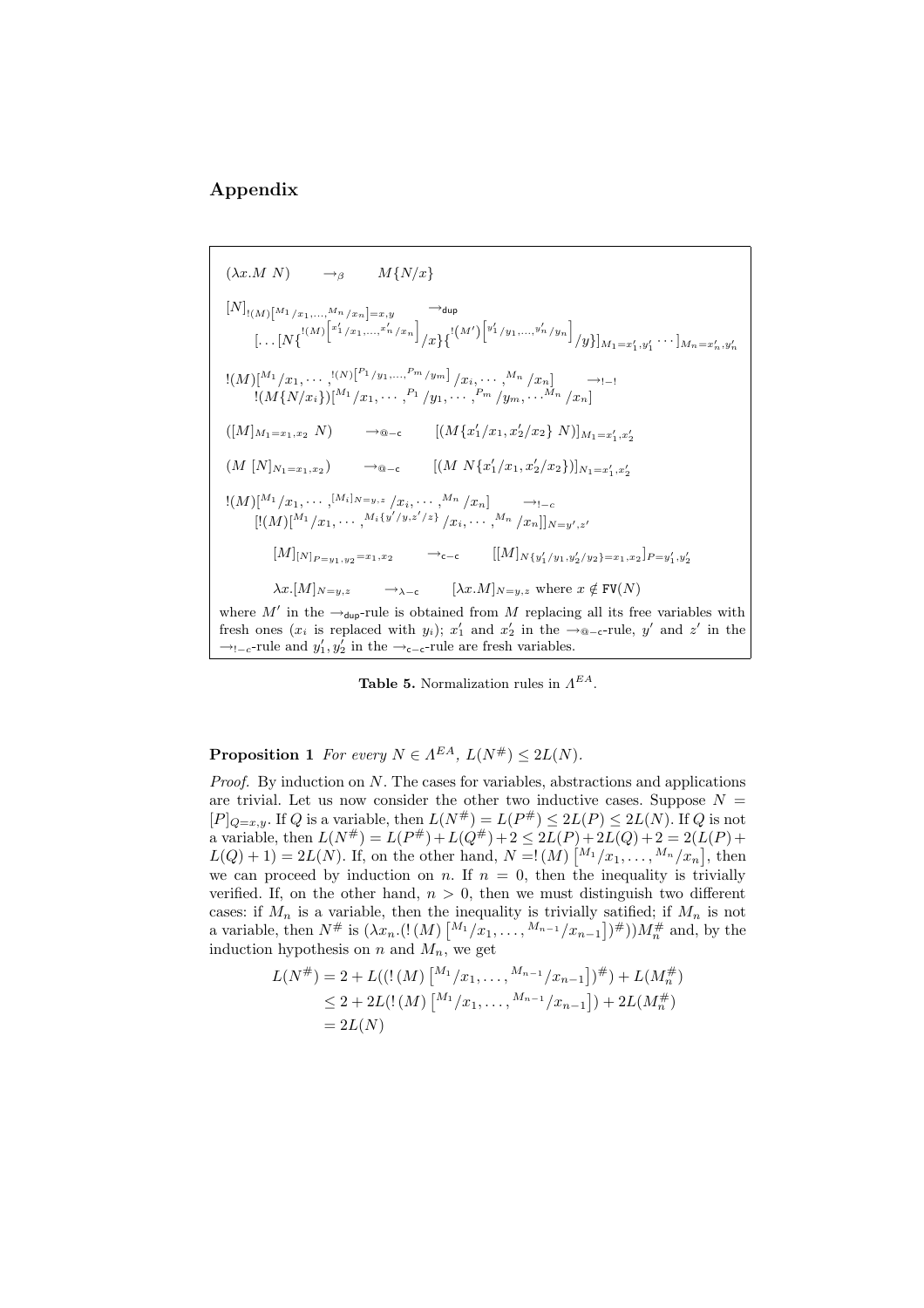An expansion is a term in  $A^{EA}$  that can be written either as  $\mathcal{N}([x_1/y_1, \ldots, x_n/y_n])$ or as  $[N]_{z=x,y}$ , where N is itself an expansion.

**Lemma 10.** If  $M$  is an expansion, then  $- [L]_{M=x,y}$  → \* P, where  $P^# ≡ L{M^# / x, M^# / y}$ ;  $-If M \equiv P_i$ , then  $!(L)$   $[^{x_1}/P_1, \ldots, ^{x_n}/P_n] \rightarrow^* Q$  where

$$
Q^{\#} \equiv (!(L) \, [^{x_1}/P_1, \ldots, ^{x_{i-1}}/P_{i-1}, ^{x_{i+1}}/P_{i+1}, \ldots, ^{x_n}/P_n])^{\#} \{M^{\#}/x_i\}.
$$

**Proposition 3** For every  $M \in \Lambda^{EA}$ , if  $(M)^{\#} \rightarrow_{v}^{*} N$ , then there is  $L \in \Lambda^{EA}$ such that  $(L)^{\#} = N$  and  $M \rightarrow^* L$ .

*Proof.* We can proceed by induction on the structure of  $M$ . If  $M$  is a variable, then  $M^{\#}$  is a variable, too, and so the premise is false. If M is an abstraction, then the thesis follows from the inductive hypothesis. If  $M$  is an application  $P$   $Q$ , then we can assume P to be an abstraction  $\lambda x.R$  and N to be  $R^{\#}{Q^{\#}/x}$  (in all the other cases the thesis easily follows). It is easy to see that  $R^{\#}\{Q^{\#}/x\}$  $(R{Q/x})^{\#}$  and so we can take  $R{Q/x}$  as our L. If M is  $[P]_{Q=x,y}$  and Q is not a variable (otherwise the thesis easily follows), then  $M^{\#} = (\lambda z.P^{\#} \{z/x, z/y\})Q^{\#}$ and we can restrict to the case where N is  $P^{\#}{Q^{\#}}/x, Q^{\#}/y\}$ . First of all, we can observe that  $Q^{\#}$  must be an abstraction. This means that Q is an abstraction itself enclosed in one or more  $!(.) [^{x_1}/y_1, \ldots, ^{x_n}/y_n]$  contexts and zero or more  $[\cdot]_{z=x,y}$ . This means Q is an expansion and so, by lemma 10, we know there must be a term R such that  $R# \equiv P^{\#}\{Q^{\#}/x, Q^{\#}/y\}$ , and  $M \to^* R$ , that is the thesis.  $!(P)^{x_1}/Q_1, \ldots, x_n/Q_n]$  can be managed in a similar way.

Lemma 11 (Weakening Lemma, revisited). If  $\pi : \Gamma_1 \mid \Delta_1 \mid \Theta_1 \vdash M : A$ , then there is  $\rho: \Gamma_1, \Gamma_2 \mid \Delta_1, \Delta_2 \mid \Theta_1, \Theta_2 \vdash M : A$ . such that  $S(\pi, i) = S(\rho, i)$  for every i.

Lemma 12 (Shifting Lemma,revisited). If  $\pi : \Gamma, x : A \mid \Delta \mid \Theta \vdash M : B$ , then there is  $\rho : \Gamma | \Delta | x : A, \Theta \vdash M : B$  such that  $S(\pi, i) = S(\rho, i)$  for every i.

- **Lemma 6** i) If  $\pi$  :  $\Gamma_1, x : A \mid \Delta \mid \Theta \vdash M : B, \rho : \Gamma_2 \mid \Delta \mid \Theta \vdash N : A$ and  $N \in \mathcal{V}$ , then there is  $\sigma : \Gamma_1, \Gamma_2 \mid \Delta \mid \Theta \vdash M\{N/x\} : B$  such that  $S(\sigma, i) \leq S(\rho, i) + S(\pi, i)$  for every i.
	- ii) If  $\pi : \Gamma_1 | \Delta | x : A, \Theta \vdash M : B, \rho : \Gamma_2 | \Delta | \Theta \vdash N : A \text{ and } N \in \mathcal{V}, \text{ then}$ there is  $\sigma : \Gamma_1 | \Delta | \Gamma_2, \Theta \vdash M\{N/x\} : B$  such that  $S(\sigma, i)S(\rho, 0) + S(\pi, i)$  for every i.
	- iii) If  $\pi : \Gamma_1 \mid \Delta, x : A \mid \Theta \vdash M : B, \rho : \Gamma_2 \mid \Delta \mid \Theta \vdash N : A \text{ and } N \in \mathcal{V}$ , then there is  $\sigma : \Gamma_1, \Gamma_2 \mid \Delta \mid \Theta \vdash M\{N/x\} : B$  such that  $S(\sigma, 0) \leq S(\pi, 0)$  and  $S(\pi,i) \leq (\sum_{j\leq i} S(\pi,j))S(\rho,i) + S(\pi,i)$  for every  $i \geq 1$ .

Proof. For each of the three claims, we can go by induction on the structure of  $\pi$ . Here, we do not concentrate on proving the existence of  $\sigma$  (it follows from lemma 4) but on proving that  $\sigma$  satisfy the given bounds. In particular,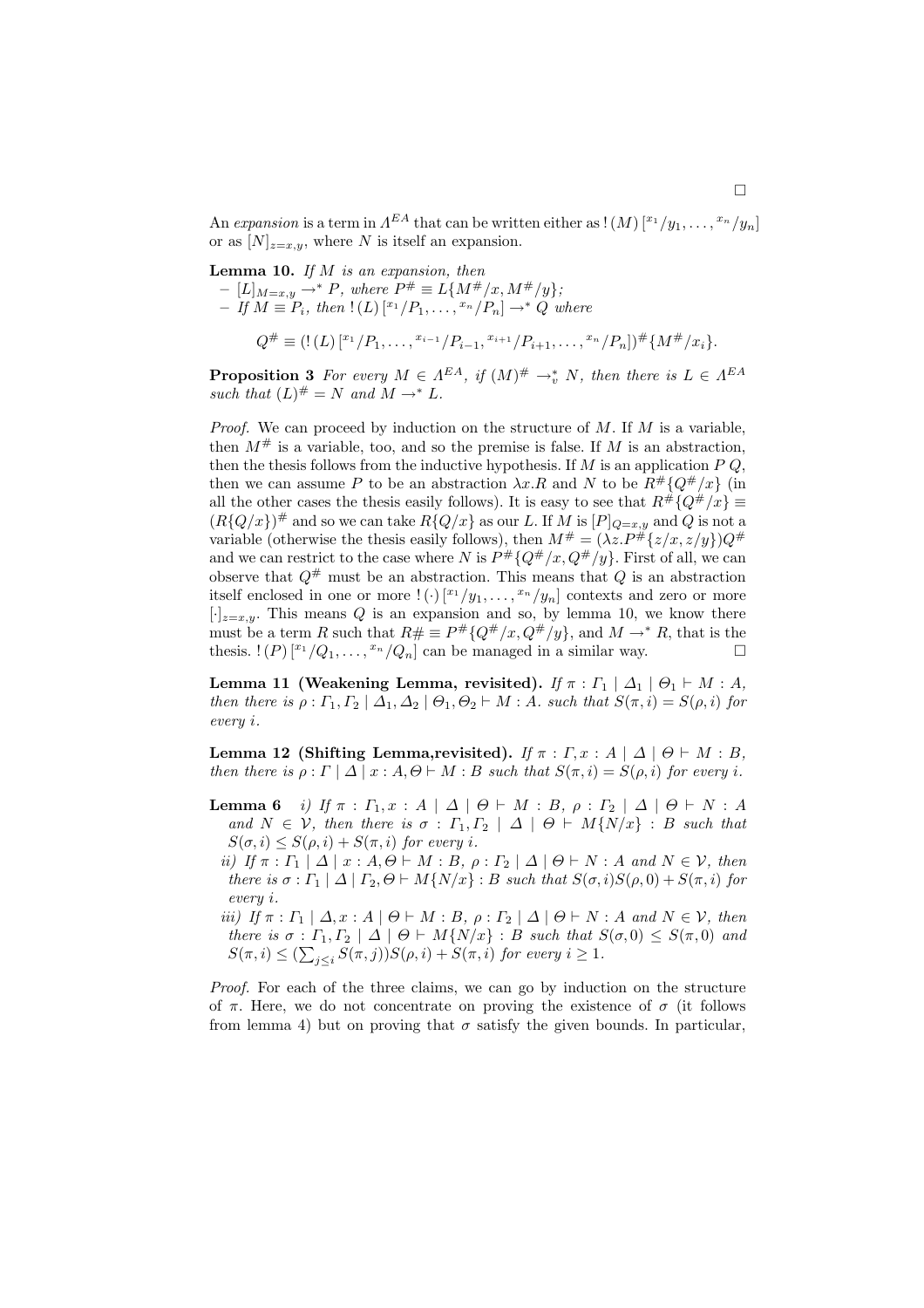we implicitly used lemmas 11 and 12 without explicitly citing them. Let us first analyze the claim i). We will prove that  $S(\sigma, i) \leq S(\rho, i) \min\{1, S(\pi, 0)\} + S(\pi, i)\}$ for every i by induction on  $\pi$ . If  $\pi$  is just an axiom, then  $\sigma$  is obtained by  $\pi$  or  $\rho$ by the weakening lemma and the bound holds. If the last rule in  $\pi$  is  $I_{-\infty}^L(I_{-\infty}^I)$ , then  $\rho$  is obtained by using the inductive hypothesis on the immediate premise  $\phi$  of  $\pi$  obtaining  $\psi$  and applying  $I_{-\infty}^L(I_{-\infty}^I)$  to  $\psi$ . In both cases

$$
S(\sigma, 0) = S(\psi, 0) + 1 \le S(\rho, 0) \min\{1, S(\phi, 0)\} + S(\phi, 0) + 1
$$
  
\n
$$
\le S(\rho, 0) \min\{1, S(\pi, 0) + S(\pi, 0)
$$
  
\n
$$
\forall i \ge 1. S(\sigma, i) = S(\psi, i) \le S(\rho, i) \min\{1, S(\phi, i)\} + S(\phi, i)
$$
  
\n
$$
\le S(\rho, 0) \min\{1, S(\pi, i)\} + S(\pi, i)
$$

If the last rule in  $\pi$  is  $E_{-\infty}$ , then  $\sigma$  is obtained by using the inductive hypothesis on one of the immediate premises  $\phi$  of  $\pi$  obtaining  $\psi$ , applying  $E_{-\infty}$  to  $\psi$  and the other premise  $\xi$  of  $\pi$ . We have:

$$
S(\sigma, 0) = S(\psi, 0) + S(\xi, 0) + 1
$$
  
\n
$$
\leq S(\rho, 0) \min\{1, S(\phi, 0)\} + S(\phi, 0) + S(\xi, 0) + 1
$$
  
\n
$$
\leq S(\rho, 0) \min\{1, S(\pi, 0)\} + S(\pi, 0)
$$
  
\n
$$
\forall i \geq 1. S(\sigma, i) = S(\psi, i) + S(\xi, i) + 1
$$
  
\n
$$
\leq S(\rho, i) \min\{1, S(\phi, i)\} + S(\phi, i) + S(\xi, i)
$$
  
\n
$$
\leq S(\rho, i) \min\{1, S(\pi, i)\} + S(\pi, i)
$$

If the last rule in  $\pi$  is !, then  $\sigma$  is just obtained from  $\pi$  by weakening lemma, cause  $x$  cannot appear free in  $M$ . The inequality easily follows.

Let us now prove point ii). If  $\pi$  is just an axiom, we can proceed as previously. If the last rule in  $\pi$  is  $I_{\infty}^L$  ( $I_{\infty}^I$ ), then  $\rho$  is obtained as in point i) and, in both cases:

$$
S(\sigma, 0) = S(\psi, 0) + 1 \le S(\rho, 0)S(\phi, 0) + S(\phi, 0) + 1
$$
  
\n
$$
\le S(\rho, 0)S(\pi, 0) + S(\pi, 0)
$$
  
\n
$$
\forall i \ge 1. S(\sigma, i) = S(\psi, i) \le S(\rho, i)S(\phi, i) + S(\phi, i)
$$
  
\n
$$
\le S(\rho, 0)S(\pi, i) + S(\pi, i)
$$

If the last rule in  $\pi$  is  $E_{-\infty}$ , then  $\sigma$  is obtained by using the inductive hypothesis on both the immediate premises  $\phi$  and  $\psi$  of  $\pi$  obtaining  $\xi$  and  $\chi$  and applying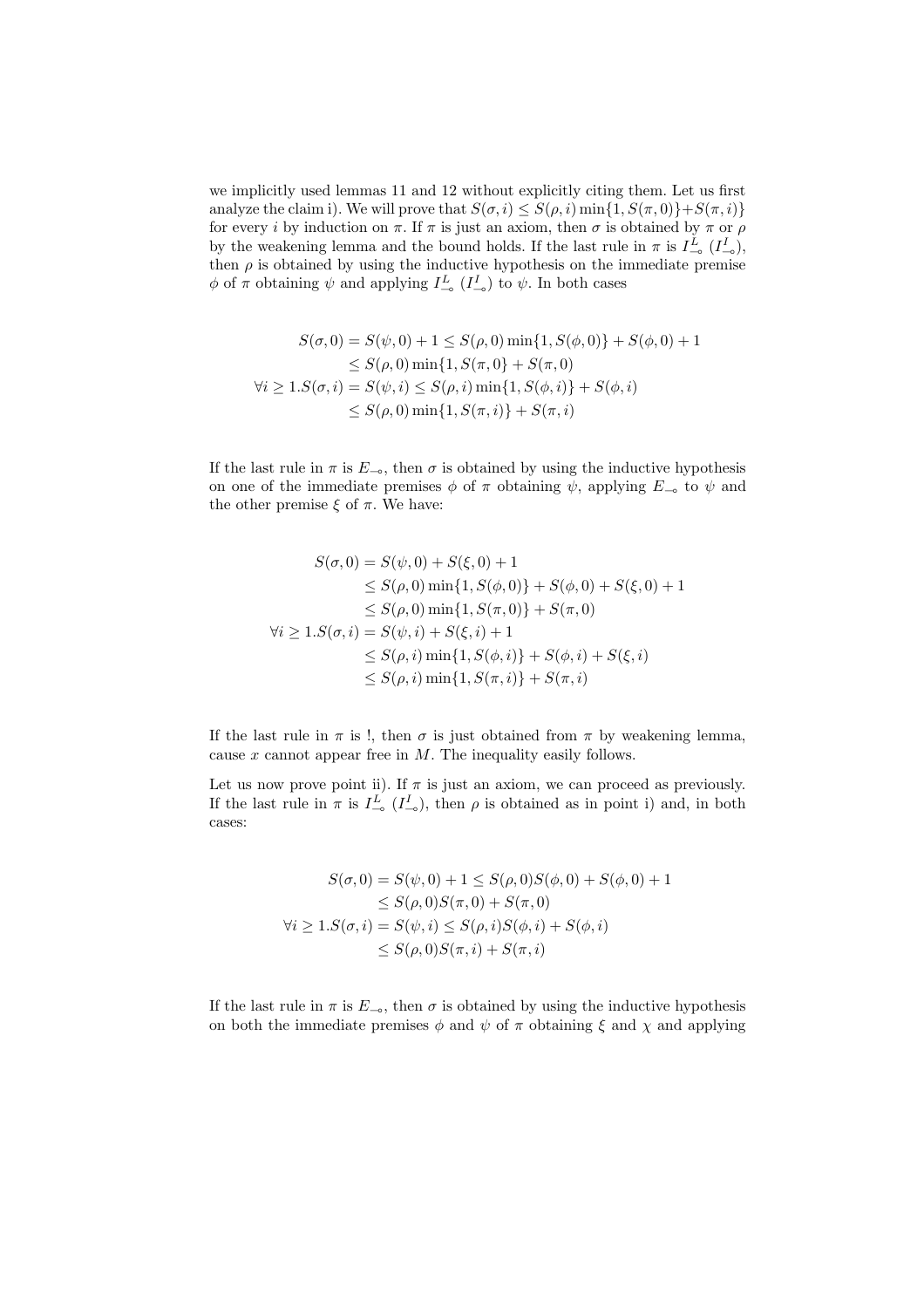$E_{-\infty}$  to them. We obtain:

$$
S(\sigma, 0) = S(\xi, 0) + S(\chi, 0) + 1
$$
  
\n
$$
\leq (S(\rho, 0)S(\phi, 0) + S(\phi, 0)) + (S(\rho, 0)S(\psi, 0) + S(\psi, 0)) + 1
$$
  
\n
$$
\leq S(\rho, 0)(S(\phi, 0) + S(\psi, 0) + 1) + (S(\phi, 0) + S(\psi, 0) + 1)
$$
  
\n
$$
= S(\rho, 0)S(\pi, 0) + S(\pi, 0)
$$
  
\n
$$
\forall i \geq 1. S(\sigma, i) = S(\xi, i) + S(\chi, i)
$$
  
\n
$$
\leq (S(\rho, i)S(\phi, i) + S(\phi, i)) + (S(\rho, i)S(\psi, i) + S(\psi, i))
$$
  
\n
$$
= S(\rho, i)(S(\phi, i) + S(\psi, i)) + (S(\phi, i) + S(\psi, i))
$$
  
\n
$$
= S(\rho, 0)S(\pi, 0) + S(\pi, 0)
$$

If the last rule in  $\pi$  is !, the  $\sigma$  is again obtained by  $\pi$  and the inequality follows. Let us now prove claim iii). Notice that the last rule in  $\rho$  must be ! rule, cause A is modal and N is a value. If the last rule in  $\pi$  is  $I_{-\infty}^L(I_{-\infty}^I)$ , then  $\sigma$  is obtained in the usual way and:

$$
S(\sigma, 0) = S(\psi, 0) + 1 \le S(\phi, 0) + 1 = S(\pi, 0)
$$
  

$$
\forall i \ge 1. S(\sigma, i) = S(\psi, i) \le S(\rho, i) (\sum_{j \le i} S(\phi, j)) + S(\phi, i)
$$
  

$$
= S(\phi, i) (\sum_{j \le i} S(\pi, j)) + S(\pi, i) \quad \forall i \ge 1
$$

If the last rule in  $\pi$  is  $E_{-6}$ , then  $\sigma$  is obtained as in in point ii). Now we have:

$$
S(\sigma, 0) = S(\xi, 0) + S(\chi, 0) + 1 \le S(\phi, 0) + S(\psi, 0) + 1 = S(\pi, 0)
$$
  
\n
$$
\forall i \ge 1. S(\sigma, i) = S(\xi, i) + S(\chi, i)
$$
  
\n
$$
\le S(\rho, i)(\sum_{j \le i} S(\phi, j)) + S(\phi, i) + S(\rho, i)(\sum_{j \le i} S(\psi, j)) + S(\psi, i)
$$
  
\n
$$
= S(\rho, i)(\sum_{j \le i} (S(\phi, j) + S(\psi, j))) + S(\phi, i) + S(\psi, i)
$$
  
\n
$$
= S(\rho, i)(\sum_{j \le i} S(\pi, j)) + S(\pi, i)
$$

If the last rule in  $\pi$  is !, then we can suppose the last rule in  $\rho$  to be a ! and let  $\psi$ be the immediate premise of  $\rho$ . We first apply the induction hypothesis (or one of the other two claims) to the immediate premise  $\phi$  of  $\pi$  and to  $\psi$  obtaining  $\xi$ ; then, we apply rule ! to  $\xi$  and we get  $\sigma$ . Clearly,  $S(\sigma, 0) = 0$  by definition. For every  $i \geq 0$ , we have that

$$
S(\xi, i) \leq \left(\sum_{j \leq i} S(\phi, j)\right) S(\psi, i) + S(\phi, i)
$$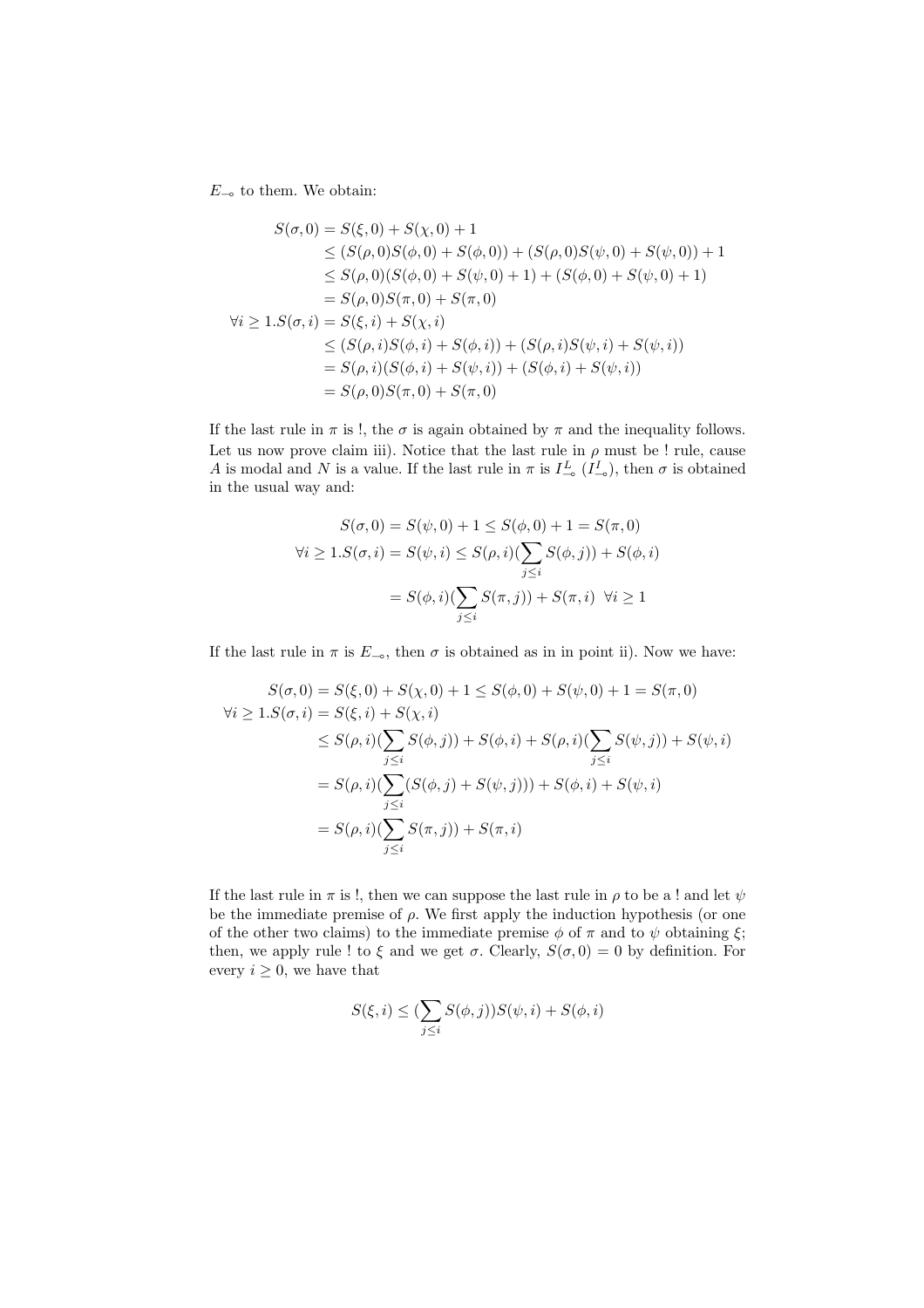independently on the way we get  $\xi$ . As a consequence, for every  $i \geq 1$ ,

$$
S(\sigma, i) = S(\xi, i - 1) \leq (\sum_{j \leq i-1} S(\phi, j)) S(\psi, i - 1) + S(\phi, i - 1)
$$
  

$$
\leq (\sum_{j \leq i} S(\pi, j)) S(\rho, i) + S(\pi, i)
$$

This concludes the proof.  $\Box$ 

**Proposition 5** For every  $d \in \mathbb{N}$ , there are elementary functions  $f_d, g_d : \mathbb{N} \to \mathbb{N}$ such that, for every sequence

$$
\pi_0 \to_v^{i_0} \pi_1 \to_v^{i_1} \pi_2 \to_v^{i_2} \dots
$$

it holds that

- For every  $i \in \mathbb{N}$ ,  $\sum_{e \le d} S(\pi_i, e) \le f_d(S(\pi_0)).$ 

 $-$  There are at most  $g_d(S(\pi_0))$  reduction steps with indices  $e \leq d$ .

*Proof.* We go by induction on d and define  $f_d$  and  $g_d$  such that the given inequalities hold and, additionally,  $f_d(n) \geq n$  for each  $n \in \mathbb{N}$ .  $f_0$  and  $g_0$  are both the identity on natural numbers, because  $S(\pi_0, 0)$  can only decrease during reduction and it can do that at most  $S(\pi_0, 0)$  times. Consider now  $d \geq 1$ . Each time  $S(\pi_i, d)$  grows, its value goes from m to at most  $m(m + f_{d-1}(S(\pi_0)))$ . We claim that after having increased n times,  $S(\pi_i, d)$  is at most  $(f_{d-1}(S(\pi_0)) + n)^{2^{n+1}}$ . Indeed, initially

$$
S(\pi_i, d) \le S(\pi_0, d) \le S(\pi_0) \le (f_{d-1}(S(\pi_0)))^2
$$

And, after  $n \geq 1$  increases,

$$
S(\pi_i, d) \le (f_{d-1}(S(\pi_0)) + n - 1)^{2^n} ((f_{d-1}(S(\pi_0)) + n - 1)^{2^n} + f_{d-1}(S(\pi_0)))
$$
  
\n
$$
\le (f_{d-1}(S(\pi_0)) + n)^{2^n} ((f_{d-1}(S(\pi_0)) + n - 1)^{2^n} + (f_{d-1}(S(\pi_0)) + n - 1)^{2^{n-1}})
$$
  
\n
$$
\le (f_{d-1}(S(\pi_0)) + n)^{2^n} ((f_{d-1}(S(\pi_0)) + n - 1 + 1)^{2^{n-1}})^2
$$
  
\n
$$
= (f_{d-1}(S(\pi_0)) + n)^{2^{n+1}}
$$

From the above discussion, it follows that the functions

$$
f_d(n) = f_{d-1}(n) + (f_{d-1}(S(\pi_0)) + g_{d-1}(n))^{2^{g_{d-1}(n)+1}}
$$
  

$$
g_d(n) = g_{d-1}(n) + \sum_{i=0}^{g_{d-1}(n)} (f_{d-1}(S(\pi_0)) + i)^{2^{i+1}}
$$

are elementary and satisfy the conditions above. This concludes the proof.  $\Box$ 

**Theorem 4** There is a finite set of free algebras  $\mathscr A$  including the algebra  $\mathbb U$  of unary integers such that for every elementary function  $f : \mathbb{N} \to \mathbb{N}$ , there is a term  $M_f: \mathbb{U} \to \ell^k \mathbb{U}$  such that  $M_f[u] \to_v^* [f(u)]$  (where  $[n]$  is the term in  $\mathbb{U}$ corresponding to the natural number  $n$ ).